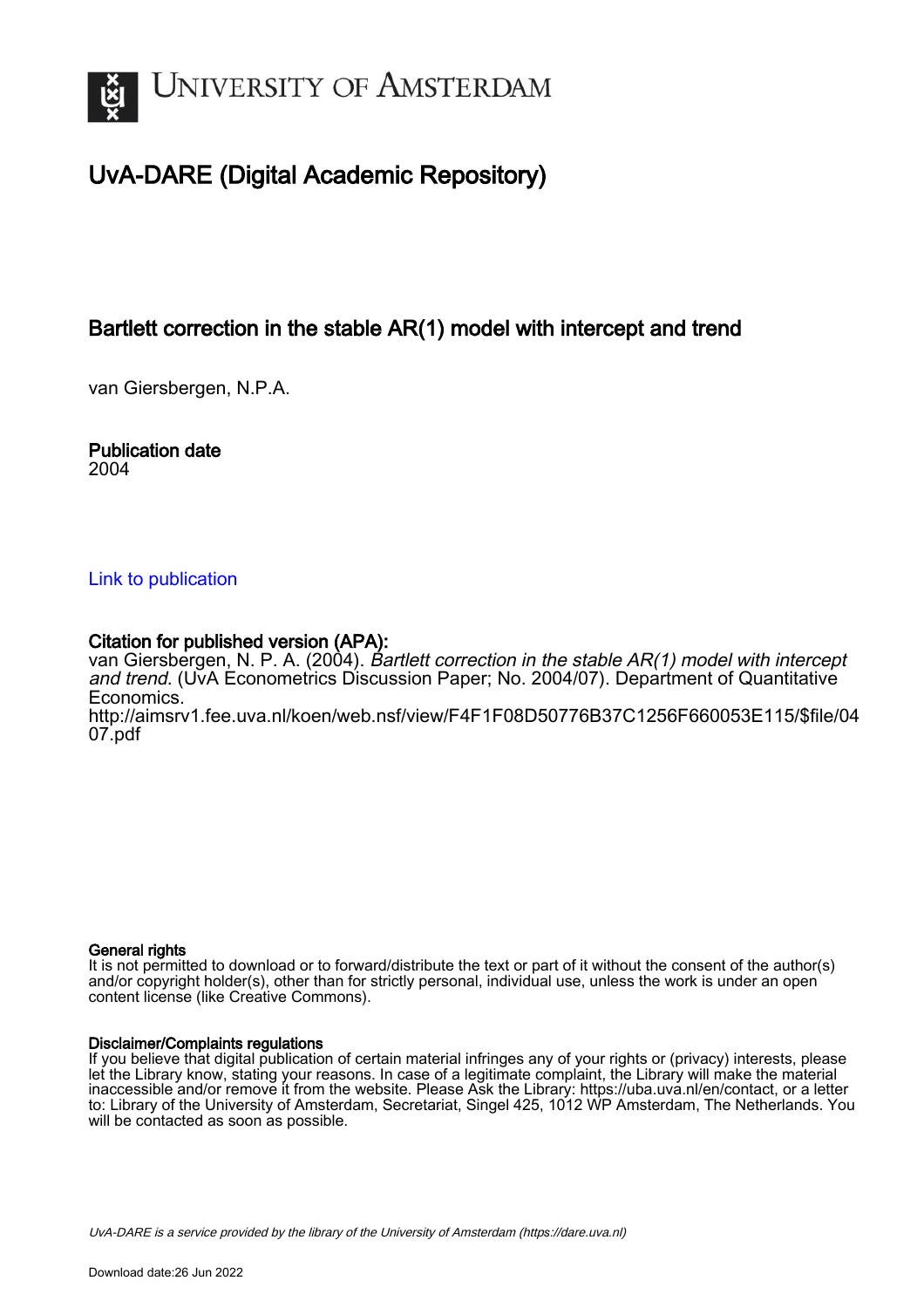

Discussion Paper: 2004/07

# Bartlett Correction in the Stable AR(1) Model with Intercept and Trend

Noud P.A. van Giersbergen

**www.fee.uva.nl/ke/UvA-Econometrics**

Department of Quantitative Economics Faculty of Economics and Econometrics Universiteit van Amsterdam Roetersstraat 11 1018 WB AMSTERDAM The Netherlands



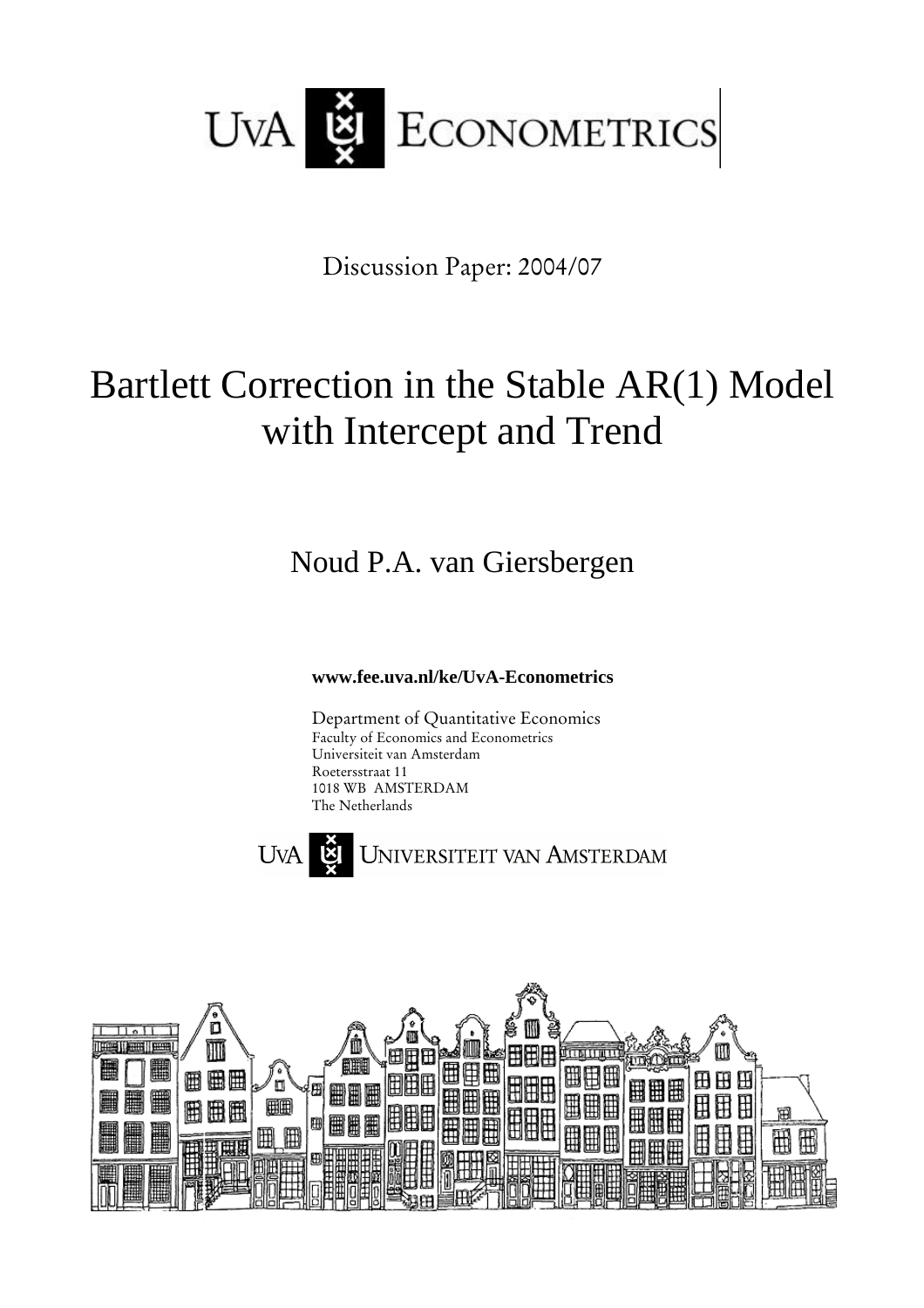# Bartlett Correction in the Stable AR(1) Model with Intercept and Trend<sup>\*</sup>

Noud P.A. van Giersbergen Department of Quantitative Economics, Universiteit van Amsterdam Roetersstraat 11 1018 WB Amsterdam The Netherlands E-mail: N.P.A.vanGiersbergen@uva.nl

December 10, 2004

#### **Abstract**

The Bartlett correction is derived for testing hypotheses about the autoregressive parameter  $\rho$ in the stable: (i)  $AR(1)$  model; (ii)  $AR(1)$  model with intercept; (iii)  $AR(1)$  model with intercept and linear trend. The correction is found explicitly as a function of  $\rho$ . In the models with deterministic terms, the correction factor is asymmetric in  $\rho$ . Furthermore, the Bartlett correction is monotonic increasing in  $\rho$  and tends to infinity when  $\rho$  approaches the stability boundary of 1. Simulation results indicate that the Bartlett corrections are useful in controlling the size of the LR statistic in small samples.

*Keywords:* Autoregressive models, Bartlett correction, small-sample properties, likelihood ratio statistic

*JEL classification*: C13; C22.

<sup>∗</sup>This is a completely revised and extended version of the paper 'Bartlett correction in the stable AR(1) model with intercept', UvA-Econometrics Discussion Paper 2003/09. Universiteit van Amsterdam.

Helpful comments of participants of the ESEM 2004 meeting (Madrid, Spain) and the UvA-Econometrics seminar (Amsterdam, The Netherlands) are gratefully acknowledged.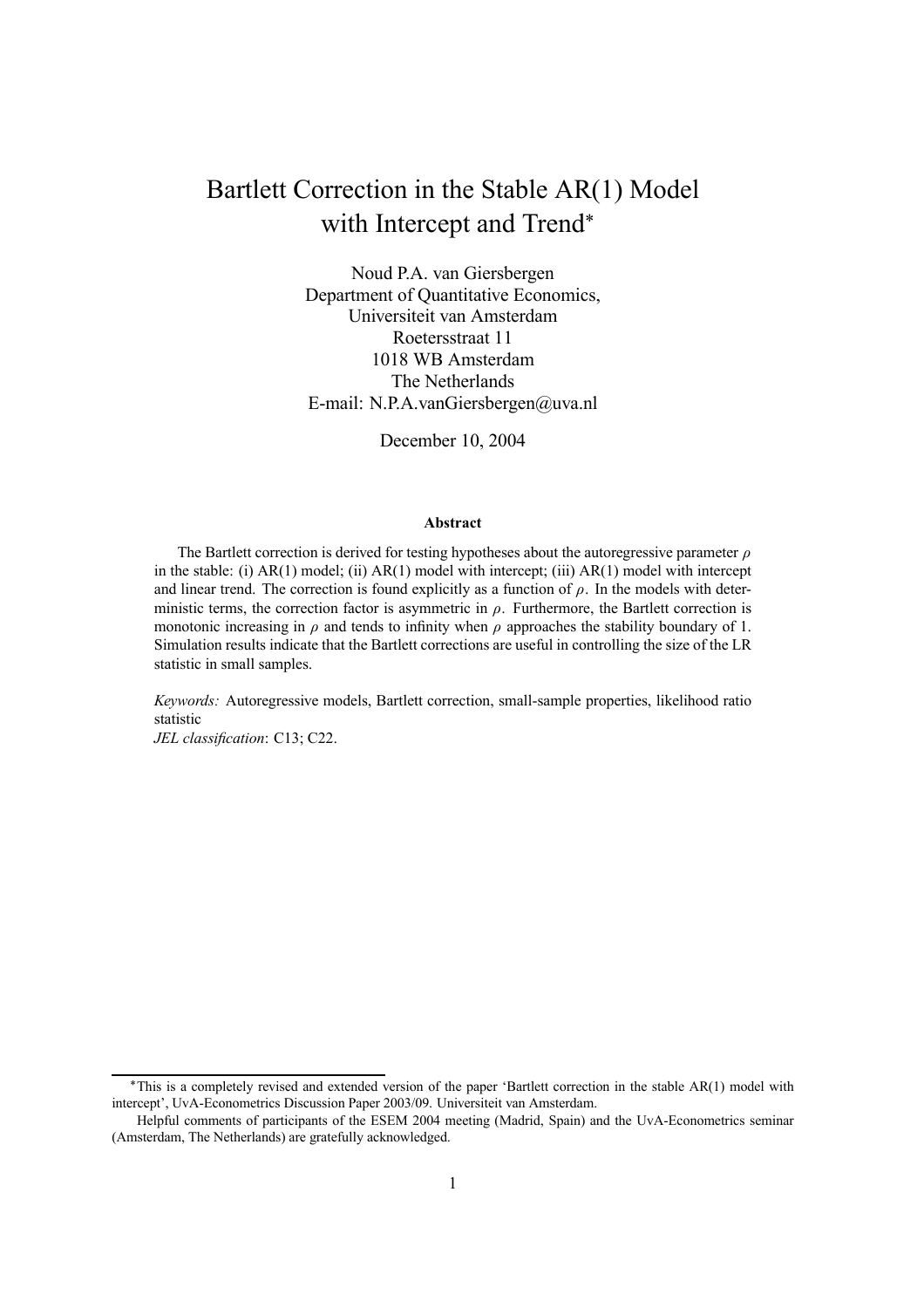# **1 Introduction**

Of the three main test principles (likelihood ratio, Lagrange multiplier and Wald), the likelihood ratio (LR) approach is fortunately endowed with some general theory initiated by Bartlett to improve its finite-sample performance. Barlett (1937) has shown that the finite-sample distribution (at least its cumulants to the order  $T^{-2}$ ) of a Barlett-corrected test statistic is closer to the  $\chi^2$ -distribution than the original test statistic; see also Lawley (1956) and Barndorff-Nielsen and Hall (1988) for the general i.i.d. case. The reader is referred to Cribari-Neto and Cordeiro (1996) for an econometric oriented review about Bartlett corrections.

Recently, Bartlett-type corrections in *un*stable autoregressive models have attracted much attention, see inter alias Bravo (1999), Larsson (1998), Nielsen (1997) and Johansen (2003), although Jensen and Wood (1997) have shown that the usual conditions for a Bartlett correction are not fulfilled in the unstable first-order autoregressive –AR(1)– model. However, it appears that a Bartlett-like factor can be calculated and that the use of this factor leads to a reduction of size distortions when testing the unit root hypothesis.

In this paper, we analyse the stable AR(1) model, which was also considered by Taniguchi (1988, 1991) and Omtzigt (2003). Stable AR models are of interest, since they arise as models for first differences, say  $\Delta y_t$ , when it is known that a time series  $y_t$  can be characterised as an autoregressive process containing a unit root. Although in the stable case the inclusion of deterministic components like intercept and trend does not change the asymptotic distributions, these components highly affect the finite-sample behaviour of the LR statistic. Hence, in contrast to the work of Taniguchi, we consider the AR(1) model with intercept (and linear trend). Anticipating the results, we can say that the correction factor in models with deterministic components is considerably different from the factor obtained in the pure AR(1) model. Besides extending the results to a slightly more general model, the method used in this paper is totally different from the rather technical approach used by Taniguchi. Hence, this paper provides an alternative and much simpler proof, which basically involves only summations of geometric series. Although a number of exact inference techniques are available for the AR(1) model, see inter alias Andrews (1993) and Kiviet and Dufour (1997), these methods are based on numerical (Monte Carlo) procedures that do not give sufficient analytical insight into the structure of the finite-sample problem.

The paper is organised as follows. In Section 2, the Bartlett correction is determined in the pure  $AR(1)$  model. In Section 3, the results are generalised to the  $AR(1)$  model with intercept. The model with intercept and trend is considered in Section 4. Section 5 presents some simulation results to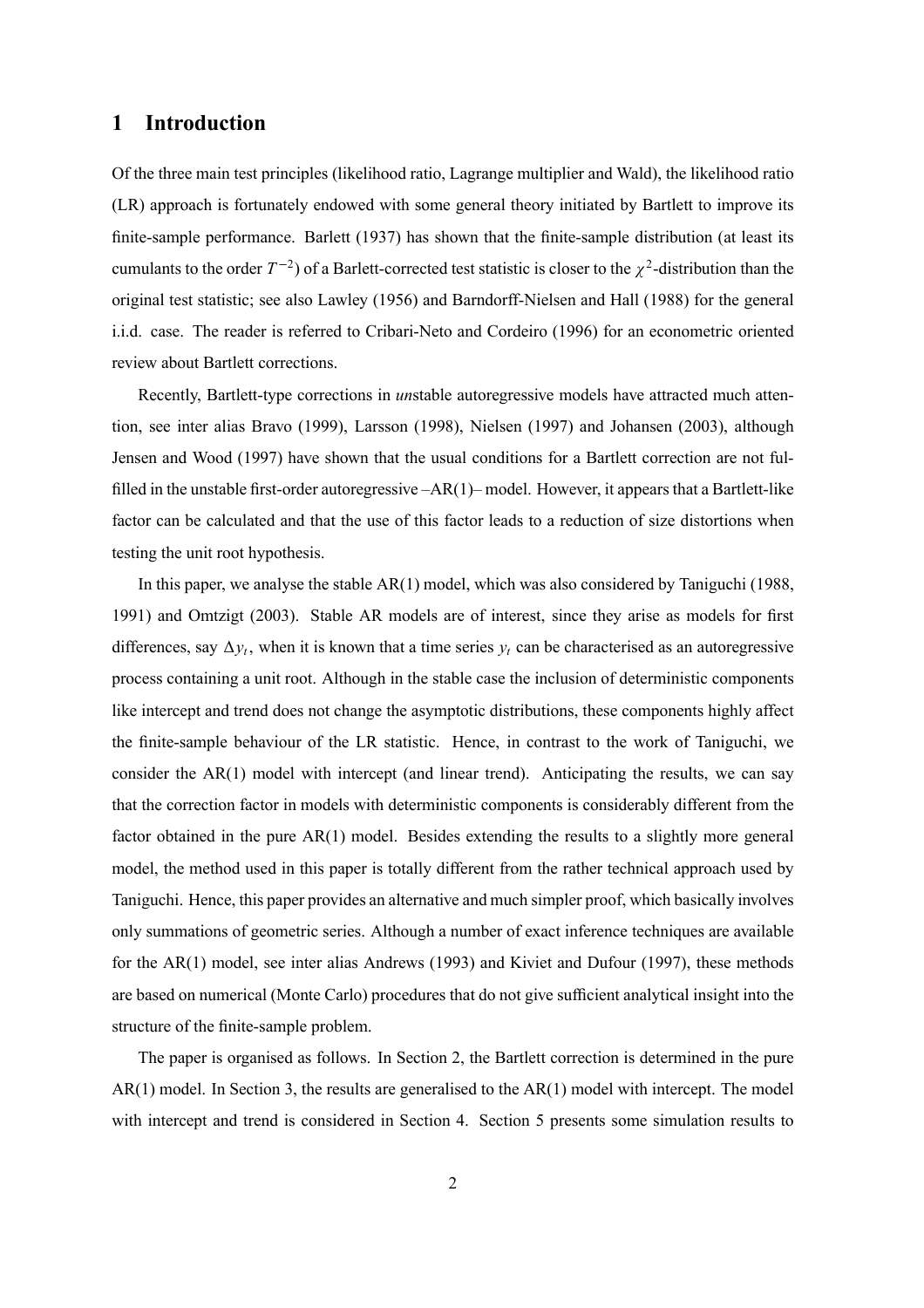shed some light on the small-sample properties of the Bartlett-corrected tests. The conclusions can be found in the Section 5. Finally, three appendices contain some intermediate results, which are heavily used in the proofs of this paper.

A word on notation. Throughout the paper, the symbol  $\frac{1}{x}$  will indicate that we have kept terms of order  $T^{-1}$ , i.e. if the stochastic expansion is of the form

$$
V = V_0 + T^{-1}V_1 + T^{-2}V_2 + \dots,
$$

then

$$
V = V_0 + T^{-1}V_1,
$$

where  $V_i \in O_p(1)$  are random variables. Furthermore, we use  $\sum$  to indicate summation over  $t =$ 1, ..., *T* .

# **2** AR(1) model without intercept<sup>1</sup>

Consider the stable Gaussian AR(1) model

$$
y_t = \rho y_{t-1} + \varepsilon_t, \qquad \varepsilon_t \sim \text{NID}(0, \sigma^2), \qquad |\rho| < 1,\tag{1}
$$

where the starting value  $y_0$  is finite and  $t = 1, ..., T$ . In deriving an expression for the LR statistic for testing the null hypothesis  $\rho = \rho_0$  against the two-sided alternative  $\rho \neq \rho_0$ , model (1) can be treated as just any other (linear) regression model. Therefore, the likelihood ratio (to the power 2/*T* ) is equal to

$$
LR^{2/T} = \frac{SSR_U}{SSR_R},\tag{2}
$$

where *SSR* denotes the sum of squared residuals and the subindex indicates whether the restricted (*R*) or unrestricted (*U*) residuals are used. Under the null hypothesis, the restricted SSR is equal to

$$
SSR_R = \sum (y_t - \rho_0 y_{t-1})^2 = \sum \varepsilon_t^2 = S_{\varepsilon\varepsilon},
$$
\n(3)

where  $S_{\varepsilon\varepsilon} \equiv \sum \varepsilon_t^2$ . Using  $S_{\varepsilon\varepsilon} \equiv \sum y_{t-1}\varepsilon_t$  and  $S_{\varepsilon y} \equiv \sum y_{t-1}^2$ , the unrestricted SSR can be written as

$$
SSR_U = \sum (y_t - \hat{\rho} y_{t-1})^2 = S_{\varepsilon \varepsilon} - \frac{S_{y\varepsilon}^2}{S_{yy}}.
$$
 (4)

<sup>&</sup>lt;sup>1</sup>This section, dealing with the AR(1) model *without* intercept, draws heavily on the unpublished manuscript "Notes on the Bartlett correction of AR(1) processes" by Pieter Omtzigt, although the results in this paper are obtained in a totally different way.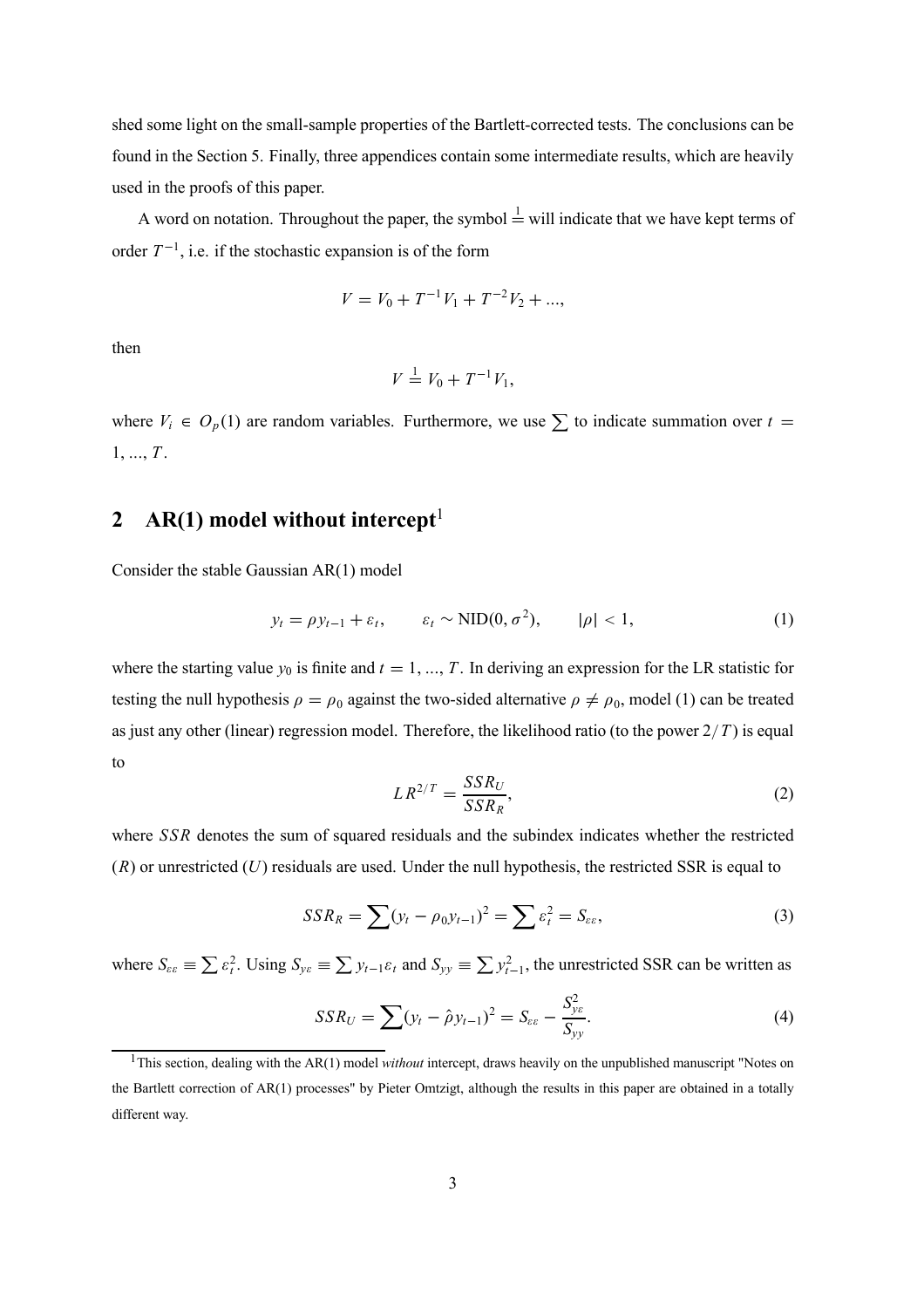Substituting  $(3)$  and  $(4)$  in  $(2)$ , we get

$$
LR^{2/T} = 1 - \frac{S_{ye}^2}{S_{yy}S_{ee}} \equiv 1 - Q,
$$
\n(5)

where  $Q$  is the squared sample correlation coefficient between  $\varepsilon_t$  and  $y_{t-1}$  assuming zero means, i.e.

$$
Q = \frac{S_{ye}^2}{S_{yy}S_{ee}} = \frac{\left(T^{-1/2}S_{ye}\right)^2}{T^{-1}S_{yy}S_{ee}}.
$$
\n
$$
(6)
$$

The LR test statistic is equal to

$$
-2\log(LR) = -T\log(1 - Q)
$$
  
=  $TQ + \frac{1}{2}TQ^2 + O_p(T^{-2}),$  (7)

since  $Q = O_p(T^{-1})$ . Note that Q and therefore the LR statistic is scale invariant, i.e. Q based on  $z_t = y_t/\sigma$  is the same as *Q* based on  $y_t$ . Hence, we shall continue the analysis assuming  $\sigma = 1$ .

In order to calculate the Bartlett correction, we have to determine the expectation of the LR test statistic, i.e.

$$
\mathbb{E}[-2\log(LR)] \stackrel{1}{=} \mathbb{E}[TQ] + \mathbb{E}[\frac{1}{2}TQ^2].\tag{8}
$$

The right-hand side of (8) consists of two terms. The last term is easily calculated, since

$$
TQ^{2} = \frac{1}{T} \frac{S_{ye}^{4}}{S_{yy}^{2}} \frac{1}{(T^{-1}S_{\varepsilon\varepsilon})^{2}} \quad \text{and} \quad T^{-1}S_{\varepsilon\varepsilon} \stackrel{0}{=} 1.
$$
 (9)

This allows us to write

$$
\mathbb{E}[\frac{1}{2}TQ^2] \stackrel{!}{=} \frac{1}{2T} \mathbb{E}\left[\frac{S_{yz}^4}{S_{yy}^2}\right].
$$
\n(10)

Furthermore, it is known for a stable AR(1) process that

$$
\frac{S_{ye}}{\sqrt{S_{yy}}} = \frac{T^{-1/2}S_{ye}}{\sqrt{T^{-1}S_{yy}}} \stackrel{d}{\to} \mathcal{N}(0, 1),
$$
\n(11)

so that

$$
\mathbb{E}[\frac{1}{2}TQ^2] \stackrel{!}{=} \frac{3}{2T}.
$$
\n(12)

The first term on the right-hand side of (8) is somewhat more difficult to determine. First, the two factors in the denominator are written in deviation from the expected values, i.e.

$$
TQ = \left(\frac{1}{\sqrt{T}}S_{yz}\right)^2 \left(1 - (1 - \frac{1}{T}S_{\varepsilon\varepsilon})\right)^{-1} \left(\tau^2 - (\tau^2 - \frac{1}{T}S_{yy})\right)^{-1},\tag{13}
$$

where  $\tau^2 = (1 - \rho^2)^{-1}$  denotes the (asymptotic) unconditional variance of  $y_t$ . Next, the use of the series approximation (where *a* denotes a constant and *x* is small) for the two terms in the denominator

$$
(a-x)^{-1} = a^{-1} + a^{-2}x + a^{-3}x^2 + \dots,
$$
 (14)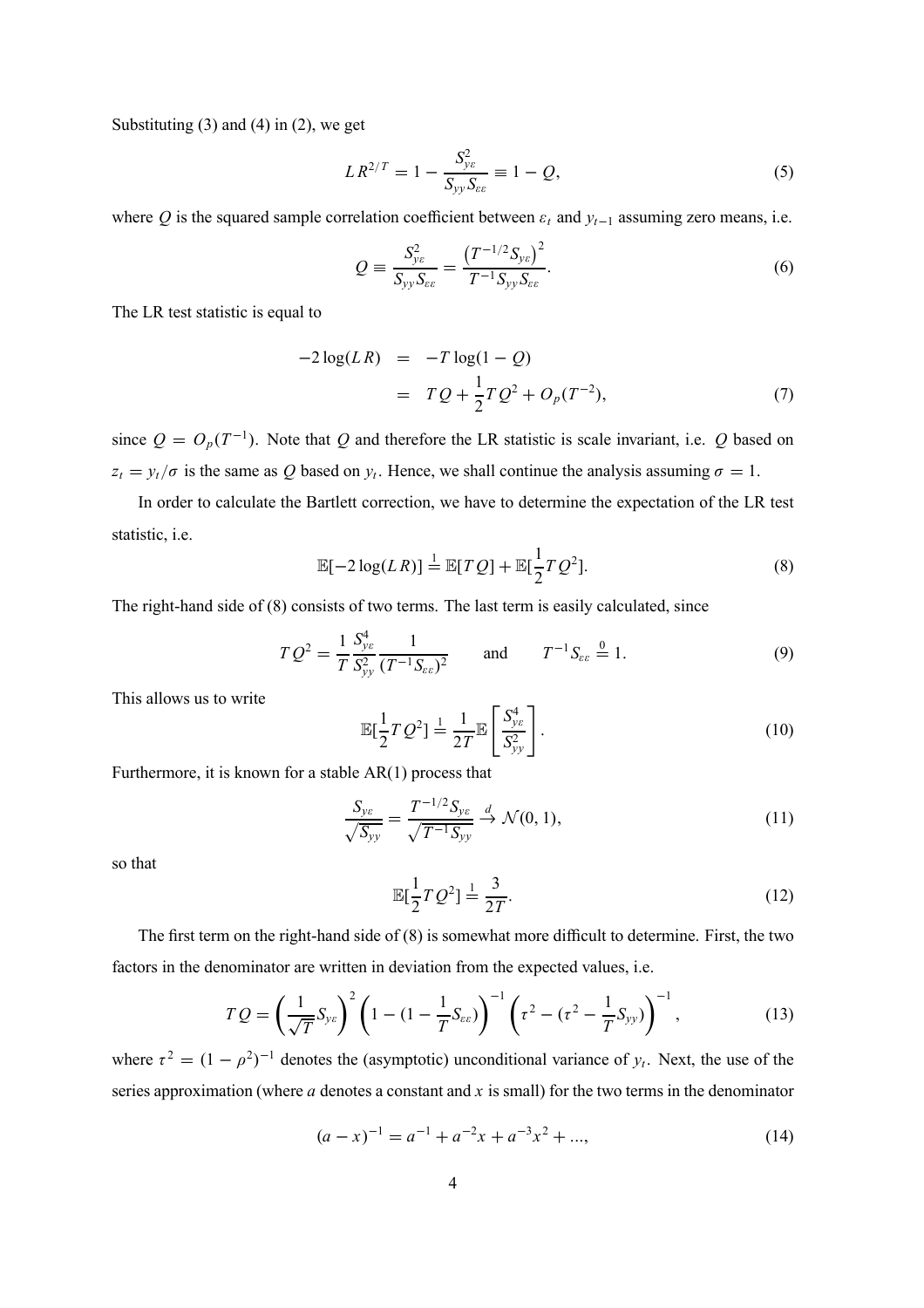results in the following approximation

$$
TQ = \left(\frac{1}{\sqrt{T}}S_{yz}\right)^2 \left(1 + (1 - \frac{1}{T}S_{\varepsilon\varepsilon}) + (1 - \frac{1}{T}S_{\varepsilon\varepsilon})^2\right) \times \left(\tau^{-2} + \tau^{-4}(\tau^2 - \frac{1}{T}S_{yy}) + \tau^{-6}(\tau^2 - \frac{1}{T}S_{yy})^2\right).
$$
 (15)

Expanding this expression would lead to nine terms. Making use of the fact that

$$
(1 - \frac{1}{T}S_{\varepsilon\varepsilon})^2 = O_p(T^{-1}) \quad \text{and} \quad ( \tau^2 - \frac{1}{T}S_{yy})^2 = O_p(T^{-1}), \tag{16}
$$

three of the nine terms are smaller than  $O_p(T^{-1})$ . Hence, we get

$$
\mathbb{E}[TQ] \stackrel{1}{=} \mathbb{E}\left[\tau^{-2}\left(\frac{1}{\sqrt{T}}S_{yz}\right)^2\right] +
$$
\n(C1)

$$
\mathbb{E}\left[\tau^{-2}\left(\frac{1}{\sqrt{T}}S_{ye}\right)^2\left(1-\frac{1}{T}S_{ee}\right)\right] +
$$
 (C2)

$$
\mathbb{E}\left[\tau^{-4}\left(\frac{1}{\sqrt{T}}S_{yz}\right)^2\left(\tau^2-\frac{1}{T}S_{yy}\right)\right]+
$$
 (C3)

$$
\mathbb{E}\left[\tau^{-4}\left(\frac{1}{\sqrt{T}}S_{yz}\right)^2\left(\tau^2-\frac{1}{T}S_{yy}\right)\left(1-\frac{1}{T}S_{\varepsilon\varepsilon}\right)\right]+
$$
 (C4)

$$
\mathbb{E}\left[\tau^{-2}\left(\frac{1}{\sqrt{T}}S_{yz}\right)^2\left(1-\frac{1}{T}S_{\varepsilon\varepsilon}\right)^2\right]+
$$
 (C5)

$$
\mathbb{E}\left[\tau^{-6}\left(\frac{1}{\sqrt{T}}S_{yz}\right)^2\left(\tau^2-\frac{1}{T}S_{yy}\right)^2\right]
$$
(C6)

$$
\equiv \sum_{i=1}^{6} C_i \tag{17}
$$

The Bartlett correction in the pure AR(1) model is stated in Theorem 1.

**Theorem 1** *In the stable Gaussian AR(1) model, given in (1), the expectation of the likelihood ratio test for the null hypothesis*  $\rho = \rho_0$  *has the expansion* 

$$
\mathbb{E}[-2\log(L\,R)] = 1 - \frac{2}{T} + \frac{3}{2T} = 1 - \frac{1}{2}\frac{1}{T}.\tag{18}
$$

**Proof of Theorem 1.** In the proof, the six terms shown in (C1)-(C6) will be referred to as  $C_1$  through *C*<sub>6</sub>. Using formula (C.3) in Appendix C, i.e.  $\mathbb{E}[S_{ye}^2] \stackrel{1}{=} \tau^2 T$ , the first term *C*<sub>1</sub> can be approximated by

$$
C_1 \equiv \mathbb{E}\left[\tau^{-2}\left(\frac{1}{\sqrt{T}}S_{yz}\right)^2\right] = \frac{1}{\tau^2T}\mathbb{E}[S_{yz}^2] = \frac{\tau^2T}{\tau^2T} = 1.
$$
 (19)

The second term can be approximated by

$$
C_2 = \frac{1}{\tau^2 T} \mathbb{E} \left[ S_{\mathcal{Y}\varepsilon}^2 \right] - \frac{1}{\tau^2 T^2} \mathbb{E} \left[ S_{\mathcal{Y}\varepsilon}^2 S_{\varepsilon\varepsilon} \right] = -\frac{4}{T}
$$
 (20)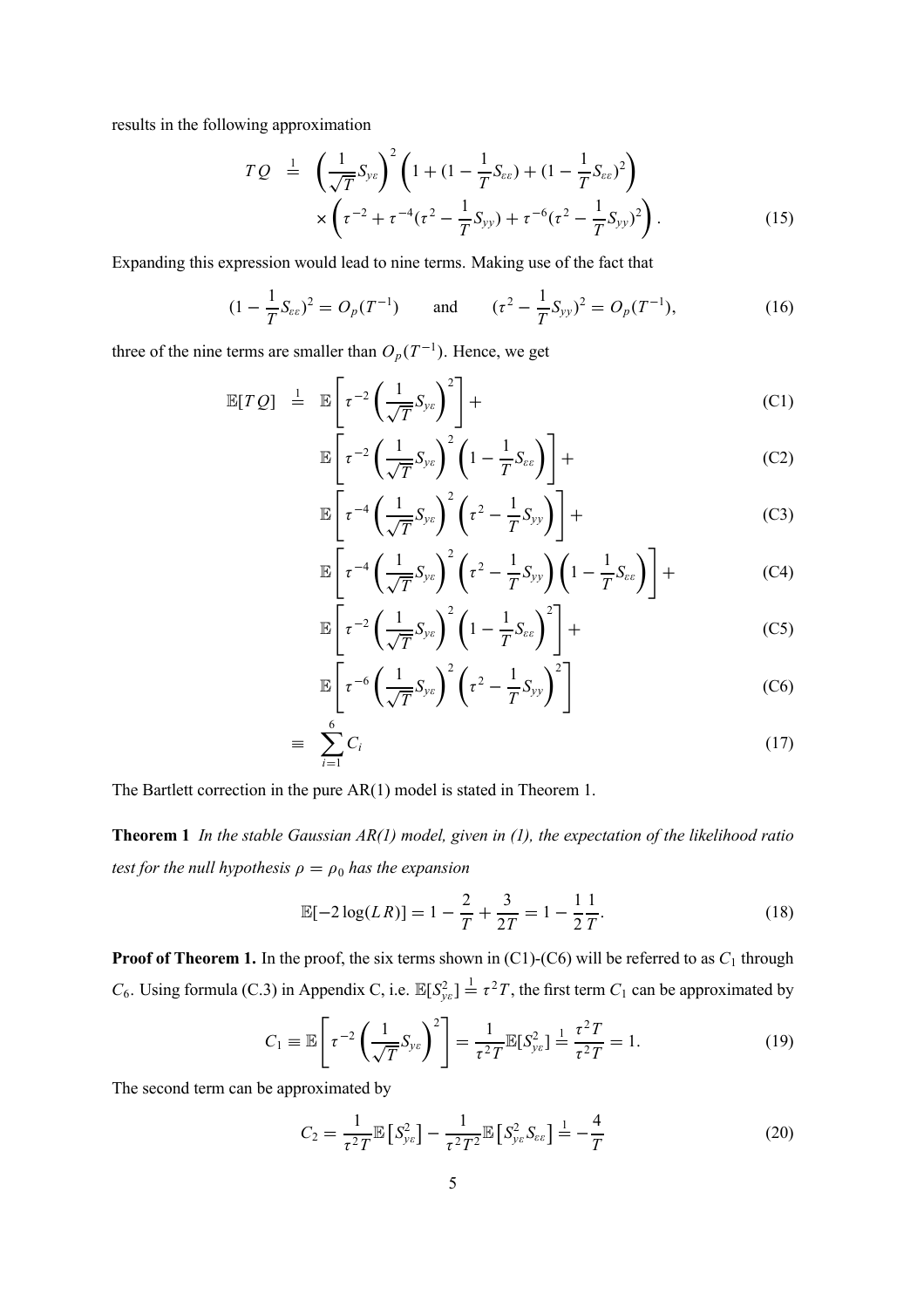using formulae (C.3) and (C.4) in Appendix C. The third term can be written as

$$
C_3 = \frac{1}{\tau^2 T} \mathbb{E} \left[ S_{\mathcal{Y}_{\mathcal{E}}}^2 \right] - \frac{1}{\tau^4 T^2} \mathbb{E} \left[ S_{\mathcal{Y}_{\mathcal{E}}}^2 S_{\mathcal{Y}_{\mathcal{Y}}} \right] = -\frac{4(1 + 2\rho^2)\tau^2}{T}
$$
(21)

using  $(C.3)$  and  $(C.5)$ . The fourth term can be approximated by

$$
C_4 = \frac{1}{\tau^2 T} \mathbb{E}[S_{ye}^2] - \frac{1}{\tau^4 T^2} \mathbb{E}[S_{ye}^2 S_{yy}] - \frac{1}{\tau^2 T^2} \mathbb{E}[S_{ye}^2 S_{ee}] + \frac{1}{\tau^4 T^3} \mathbb{E}[S_{ye}^2 S_{yy} S_{ee}]
$$
  

$$
= -\frac{4(1+2\rho^2)\tau^2}{T} - 1 - \frac{4}{T} + 1 + \frac{6+4(1+2\rho^2)\tau^2}{T} = \frac{2}{T}
$$
(22)

using the results  $(C.3)$  to  $(C.6)$ . The fifth term can be written as

$$
C_5 = \frac{1}{\tau^2 T} \mathbb{E}[S_{ye}^2] - \frac{2}{\tau^2 T^2} \mathbb{E}[S_{ye}^2 S_{ee}] + \frac{1}{\tau^2 T^3} \mathbb{E}[S_{ye}^2 S_{ee}^2]
$$
  
\n
$$
\frac{1}{\tau^2 T} = \frac{1 - 2(1 + \frac{4}{T}) + 1 + \frac{10}{T} = \frac{2}{T}
$$
 (23)

using  $(C.3)$ ,  $(C.4)$  and  $(C.7)$ . The sixth term can be approximated by

$$
C_6 = \frac{1}{\tau^2 T} \mathbb{E}[S_{ye}^2] - \frac{2}{\tau^4 T^2} \mathbb{E}[S_{ye}^2 S_{yy}] + \frac{1}{\tau^6 T^3} \mathbb{E}[S_{ye}^2 S_{yy}^2]
$$
  
\n
$$
\frac{1}{T} = 1 - 2(1 + \frac{4(1 + 2\rho^2)\tau^2}{T}) + (1 + \frac{2(5 + 13\rho^2)\tau^2}{T})
$$
  
\n
$$
= \frac{2(1 + 5\rho^2)\tau^2}{T}
$$
 (24)

due to  $(C.3)$ ,  $(C.5)$  and  $(C.8)$ .

Carrying out the summation completes the proof.  $\Box$ 

The Bartlett correction agrees with the factor calculated by Taniguchi (1988, 1991), although his results are based on a different technique. Contrary to the first-order bias expansion of the OLS estimator  $\hat{\rho}$  that is given by

$$
\mathbb{E}[\hat{\rho}] - \rho \stackrel{1}{=} -\frac{2\rho}{T},\tag{25}
$$

see e.g. Marriot and Pope (1954), the Bartlett correction turns out to be independent of the AR(1) parameter  $\rho$ . Furthermore, the factor is always smaller than 1. Hence, the Bartlett correction predicts that the uncorrected LR statistic tends to underreject a correct null hypothesis, i.e. its rejection probability tends to be lower than the nominal level.

# **3 AR(1) model with intercept**

In this section, a constant is added to the statistical model. Consider the  $AR(1)$  model with an intercept

$$
y_t = \rho y_{t-1} + \mu + \varepsilon_t, \qquad \varepsilon_t \sim \text{NID}(0, \sigma^2), \qquad |\rho| < 1,\tag{26}
$$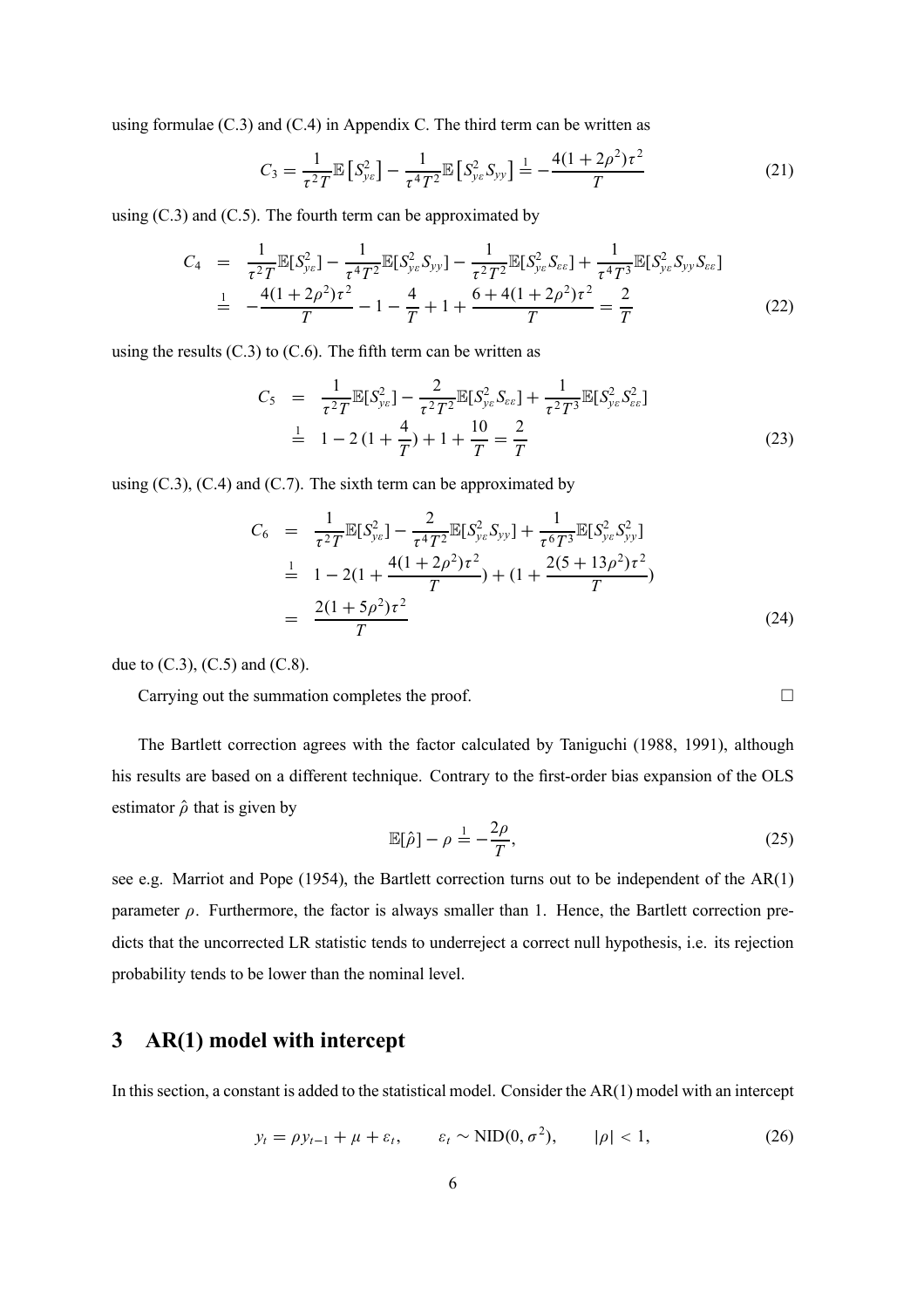where the starting value  $y_0$  is finite. First, we derive an expression for the LR statistic, which is based on the ratio of the two sums of squared residuals. After some lengthy but not very difficult algebra, the following two expressions for the SSRs under the null hypothesis  $\rho = \rho_0$  are obtained

$$
SSR_R = S_{\varepsilon\varepsilon} - T^{-1}S_{\varepsilon}^2 \tag{27}
$$

and

$$
SSR_U = \frac{S_{\varepsilon\varepsilon}S_y^2 - 2S_{\varepsilon}S_yS_{ye} + S_{\varepsilon}^2S_{yy} + S_{ye}^2T - S_{\varepsilon\varepsilon}S_{yy}T}{S_y^2 - S_{yy}T}.
$$
 (28)

Simplifying the ratio of the two SSRs, the likelihood ratio can be written as

$$
(LR^{\tau})^{2/T} \stackrel{1}{=} 1 - \frac{(S_{ye}^c)^2}{S_{yy}^c S_{ee}^c} \equiv 1 - Q^c,
$$
\n(29)

where

$$
S_{ye}^c \equiv S_{ye} - T^{-1} S_e S_y, \qquad (30a)
$$

$$
S_{yy}^c \equiv S_{yy} - T^{-1} S_y^2, \tag{30b}
$$

$$
S_{\varepsilon\varepsilon}^c \equiv S_{\varepsilon\varepsilon} - T^{-1} S_{\varepsilon}^2. \tag{30c}
$$

As before,  $Q^c$  in formula (29) can be interpreted as a squared sample correlation coefficient between  $\varepsilon_t$  and  $y_{t-1}$ , but now corrected for non-zero means. The LR statistic is given by

$$
-2\log(LR^c) = -T\log(1 - Q^c). \tag{31}
$$

Adding a constant to the AR(1) model, makes the LR statistic invariant with respect to location and scale. To verify this, suppose that  $z_t = \phi y_t + \psi$ , for some constants  $\phi$  and  $\psi$ . Obviously,  $S_{\epsilon \epsilon}^c$ remains unaffected by the transformation, whereas

$$
S_{ze}^c = \phi S_{ye}^c \qquad \text{and} \qquad S_{zz}^c = \phi^2 S_{yy}^c,
$$
 (32)

so that

$$
1 - \frac{(S_{ze}^c)^2}{S_{zz}^c S_{ee}^c} = 1 - \frac{(S_{ye}^c)^2}{S_{yy}^c S_{ee}^c}.
$$
\n(33)

Choosing  $\phi = \sigma^{-1}$  and  $\psi = -\mu/((1 - \rho)\sigma)$ , shows that the distribution of the LR statistic does not depend on the nuisance parameter  $\mu$  and  $\sigma$ . Hence, the analysis is carried out under the assumption that  $\mu = 0$  and  $\sigma = 1$ .

As before, the Bartlett correction of the LR statistic can be determined by

$$
\mathbb{E}[-2\log(LR^{c})] \stackrel{1}{=} \mathbb{E}[TQ^{c}] + \mathbb{E}[\frac{1}{2}T(Q^{c})^{2}].
$$
\n(34)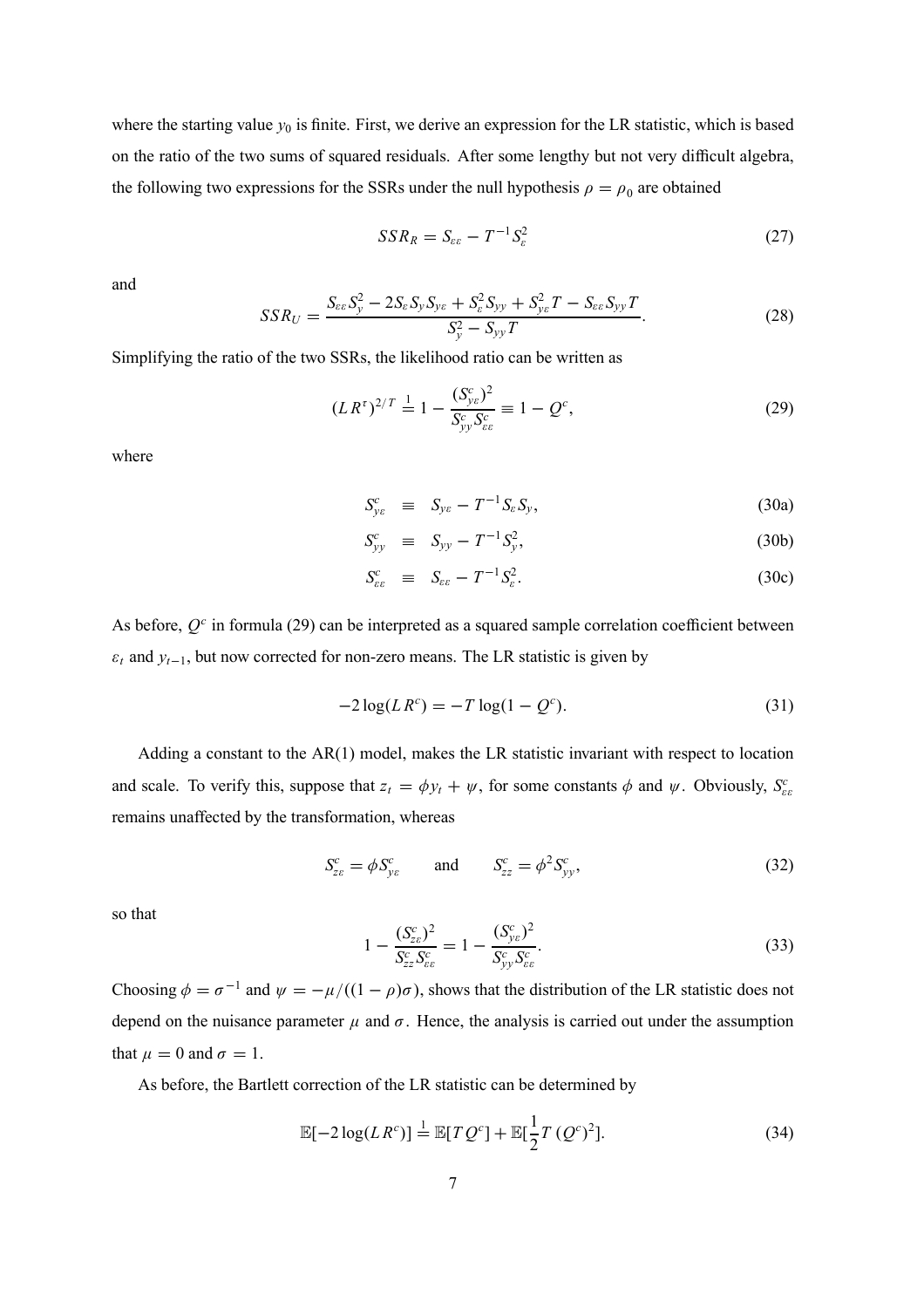The right-hand side of (34) consists of two expectations. Analogous to the analysis in the previous section, the last expectation can be approximated by

$$
\mathbb{E}[\frac{1}{2}T(Q^c)^2] \stackrel{!}{=} \frac{3}{2T}.
$$
\n(35)

The first term on the right-hand side of (34) is somewhat more difficult to determine. Since

$$
\mathbb{E}\left[\frac{1}{T}S_{\varepsilon\varepsilon}^c\right] \stackrel{\mathsf{0}}{=} \mathbb{E}\left[\frac{1}{T}S_{\varepsilon\varepsilon}\right] \quad \text{and} \quad \mathbb{E}\left[\frac{1}{T}S_{\mathcal{Y}\mathcal{Y}}^c\right] \stackrel{\mathsf{0}}{=} \mathbb{E}\left[\frac{1}{T}S_{\mathcal{Y}\mathcal{Y}}\right],
$$

the expansion of  $TQ^c$  is analogous to the expansion of  $TQ$ , but now in terms of  $S^c_{ye} S^c_{yy}$  and  $S^c_{ee}$ . As before, we are left with six relevant components and we can write

$$
\mathbb{E}[TQ^{c}] = \sum_{i=1}^{6} C_{i}^{c} = \sum_{i=1}^{6} (C_{i} + D_{i}^{c}), \qquad (36)
$$

where  $D_i^c \equiv C_i^c - C_i$  denotes the difference between the coefficients derived in the AR(1) model with intercept and the AR(1) model without intercept. Next, the Bartlett correction factor is given in Theorem 2.

**Theorem 2** *In the stable Gaussian AR(1) model with intercept, given in (26), the expectation of the likelihood ratio test for the null hypothesis*  $\rho = \rho_0$  *has the expansion* 

$$
\mathbb{E}[-2\log(L R^c)] \stackrel{!}{=} 1 - \frac{1}{2T} + \frac{1+3\rho}{(1-\rho)T} = 1 + \frac{1+7\rho}{2(1-\rho)}\frac{1}{T}.\tag{37}
$$

**Proof of Theorem 2.** In the proof, each of the components  $D_i^c$  and  $C_i^c$  will be discussed. Using (C.9) and (C.10) from Appendix C, we get

$$
D_1^c \equiv \frac{1}{\tau^2 T} \mathbb{E} \left[ \left( S_{y_c}^c \right)^2 - S_{y_c}^2 \right] = -\frac{4\theta^2}{\tau^2 T} + \frac{3\theta^2}{\tau^2 T} = -\frac{\theta^2}{\tau^2 T} \quad \text{and} \quad C_1^c = 1 - \frac{\theta^2}{\tau^2 T},
$$
(38)

where  $\theta \equiv 1/(1 - \rho)$ . The second component  $D_2^c$  can be decomposed in 7 terms

$$
D_2^c = \frac{\mathbb{E}[S_{\varepsilon}^4 S_y^2]}{\tau^2 T^5} - \frac{2 \mathbb{E}[S_{\varepsilon}^3 S_{y\varepsilon} S_y]}{\tau^2 T^4} + \frac{\mathbb{E}[S_{\varepsilon}^2 S_{y\varepsilon}^2]}{\tau^2 T^3} + \frac{\mathbb{E}[S_{\varepsilon}^2 S_{y\varepsilon}^2]}{\tau^3} - \frac{\mathbb{E}[S_{\varepsilon}^2 S_{\varepsilon}^2 S_{\varepsilon}^2]}{\tau^2 T^4} + \frac{2 \mathbb{E}[S_{\varepsilon}^2 S_{\varepsilon\varepsilon} S_{y\varepsilon} S_y^2]}{\tau^2 T^3} - \frac{2 \mathbb{E}[S_{\varepsilon} S_{y\varepsilon} S_y^2]}{\tau^2 T^3} - \frac{\mathbb{E}[S_{\varepsilon}^2 S_{\varepsilon\varepsilon} S_y^2]}{\tau^2 T^3} - \frac{2 \mathbb{E}[S_{\varepsilon} S_{y\varepsilon} S_y]}{\tau^2 T^2}.
$$
 (39)

The first two terms are 'too small' to contribute to the first-order expansion since

$$
\frac{S_e^4 S_y^2}{T^5} = T^{-2} \left(\frac{S_e}{\sqrt{T}}\right)^4 \left(\frac{S_y}{\sqrt{T}}\right)^2 = O_p(T^{-2})\tag{40}
$$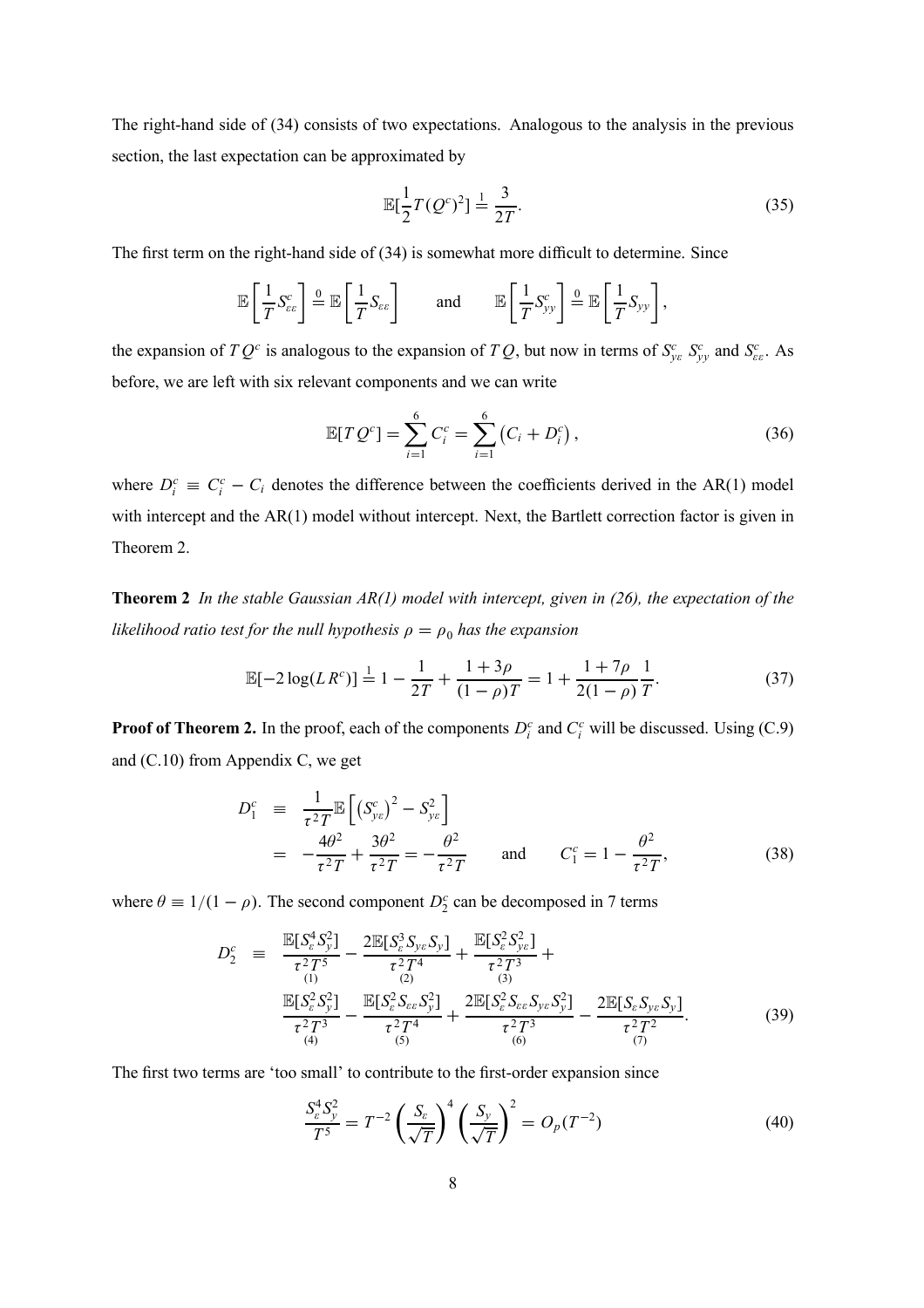and

$$
\frac{S_{\varepsilon}^{3} S_{y\varepsilon} S_{y}}{T^{4}} = T^{-3/2} \left( \frac{S_{\varepsilon}}{\sqrt{T}} \right)^{3} \left( \frac{S_{y\varepsilon}}{\sqrt{T}} \right) \left( \frac{S_{y}}{\sqrt{T}} \right) = O_{p}(T^{-3/2}). \tag{41}
$$

Furthermore, using the fact that  $T^{-1}S_{\varepsilon\varepsilon} \to 1$ , we get

$$
\frac{S_e^2 S_{\varepsilon \varepsilon} S_y^2}{T^4} = \frac{S_{\varepsilon \varepsilon}}{T} \frac{S_{\varepsilon}^2 S_y^2}{T^3} = \frac{S_{\varepsilon}^2 S_y^2}{T^3}
$$
(42)

and

$$
\frac{S_{\varepsilon}^{2} S_{\varepsilon \varepsilon} S_{y \varepsilon} S_{y}^{2}}{T^{3}} = \frac{S_{\varepsilon \varepsilon}}{T} \frac{S_{\varepsilon}^{2} S_{y \varepsilon} S_{y}^{2}}{T^{2}} \frac{1}{T^{2}} \frac{S_{\varepsilon}^{2} S_{y \varepsilon} S_{y}^{2}}{T^{2}},
$$
(43)

from which we deduce that the net contribution of the last four terms is negligible for the first-order expansion. This leaves us with only one contributing component, viz the third term. Making use of formula (C.11) in Appendix C shows that

$$
D_2^c \stackrel{!}{=} \frac{\mathbb{E}[S_e^2 S_{ye}^2]}{\tau^2 T^3} \stackrel{!}{=} \frac{\tau^2 T^2}{\tau^2 T^3} = \frac{1}{T} \quad \text{and} \quad C_2^c = -\frac{3}{T}.
$$
 (44)

For components  $D_3^c$  to  $D_6^c$ , we will only give the terms that make a non-zero contribution to the first-order expansion. Just like  $D_2^c$ ,  $D_3^c$  consist of 7 terms. Only 3 of these are interesting, namely

$$
D_3^c \stackrel{!}{=} \frac{\mathbb{E}[S_{ye}^2 S_y^2]}{\tau^4 T^3} + \frac{2 \mathbb{E}[S_e S_{ye} S_y S_{yy}]}{\tau^4 T^3} - \frac{2 \mathbb{E}[S_e S_{ye} S_y]}{\tau^2 T^2}.
$$
 (45)

Applying the three approximations (C.12)-(C.14) in Appendix C gives

$$
D_3^c \stackrel{!}{=} \frac{\theta^2 \tau^2 T^2}{\tau^4 T^3} + \frac{2(2\theta^2 \tau^2 + 2\rho \theta \tau^4) T^2}{\tau^4 T^3} - \frac{2(2\theta^2 T)}{\tau^2 T^2} = \frac{\theta^2 + 4\rho \theta \tau^2}{\tau^2 T} \tag{46}
$$

so that

$$
C_3^c \stackrel{1}{=} \frac{\theta^2 + 4\rho\theta\tau^2 - 4(1 + 2\rho^2)\tau^4}{\tau^2 T}.
$$
 (47)

Components  $D_4^c$  up to  $D_6^c$  consist of sums of 23, 15 and 15 terms respectively, although none of them contribute to the first-order expansion. This leads to

$$
D_i^c \stackrel{1}{=} 0
$$
 and  $C_i^c \stackrel{1}{=} C_i$  for  $i = 4, 5, 6$ . (48)

The total additional term is equal to

$$
\sum_{i=1}^{6} D_i^c \stackrel{1}{=} \frac{1 + 4\rho \theta}{T}_{|\theta = (1 - \rho)^{-1}} = \frac{1 + 3\rho}{(1 - \rho)T}.
$$
 (49)

Adding (49) to (18) completes the proof.  $\Box$ 

Contrary to the case when there is no intercept, i.e. formula (18), we now see that the factor depends on the AR(1) parameter  $\rho$ . For  $\rho > -1/3$ , the Bartlett correction in the model with intercept is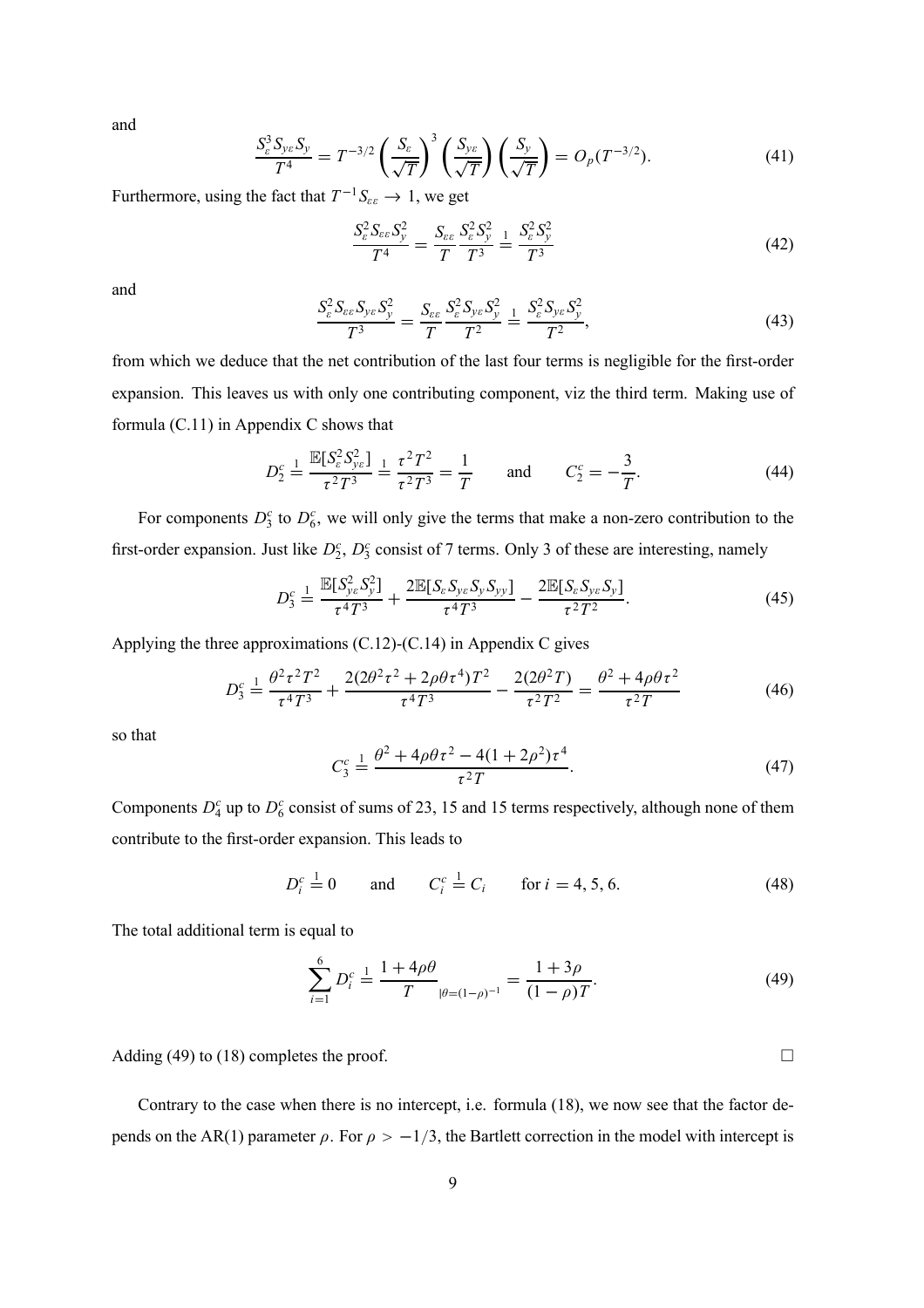larger than the Bartlett correction in the model without intercept. Furthermore, the factor is increasing in  $\rho$  and hence it is asymmetric with respect to the origin; it even has an asymptote for  $\rho \uparrow 1$ ; see Figure 1 for a graph when  $T = 20$ . This is in contrast to the bias expression of the OLS estimator  $\hat{\rho}$ , which is given by

$$
\mathbb{E}[\hat{\rho}] - \rho \stackrel{1}{=} -\frac{1+3\rho}{T},\tag{50}
$$

see Kendall (1954).

Insert Figure 1 about here.

# **4 AR(1) model with intercept and Trend**

In this section, the AR(1) model with an intercept and a linear trend is considered, i.e.

$$
y_t = \rho y_{t-1} + \mu + \beta t + \varepsilon_t, \qquad \varepsilon_t \sim \text{NID}(0, \sigma^2), \qquad |\rho| < 1,\tag{51}
$$

where the starting value  $y_0$  is finite. After some lengthy and tedious but not very difficult algebra, the SSR under the null hypothesis  $\rho = \rho_0$  can be written as

$$
SSR_R = \frac{S_{\varepsilon\varepsilon}S_{\tau}^2 - 2S_{\varepsilon}S_{\tau}S_{\tau\varepsilon} + S_{\varepsilon}^2S_{\tau\tau} + (S_{\tau\varepsilon}^2 - S_{\varepsilon\varepsilon}S_{\tau\tau})T}{S_{\tau}^2 - S_{\tau\tau}T},
$$
(52)

where  $S_t = \sum t$ ,  $S_{\tau t} = \sum t^2$  and  $S_{\tau \epsilon} = \sum t \epsilon_t$ . Although an explicit expression for the unrestricted SSR can be found, the lengthy formula does not reveal any insight and is not shown here. To shorten the formulae considerably, the following two approximations are used

$$
S_{\tau} = \frac{1}{2}T^2 + O(T) \text{ and } S_{\tau\tau} = \frac{1}{3}T^3 + O(T^2),
$$
 (53)

without effecting the first-order correction. Using (53) and subsequently simplifying the ratio of the two SSRs, the likelihood ratio can be written as follows

$$
(LR^{\tau})^{2/T} \stackrel{1}{=} 1 - \frac{(S_{ye}^{\tau})^2}{S_{yy}^{\tau} S_{ee}^{\tau}} \equiv 1 - Q^{\tau}, \qquad (54)
$$

where

$$
S_{ye}^{\tau} \equiv S_{ye} - \frac{12S_{\tau\epsilon}S_{\tau y}}{T^3} + \frac{6(S_{\epsilon}S_{\tau y} + S_{\tau\epsilon}S_{y})}{T^2} - \frac{4S_{\epsilon}S_{y}}{T}, \qquad (55a)
$$

$$
S_{yy}^{\tau} \equiv S_{yy} - \frac{12S_{\tau y}^2}{T^3} + \frac{12S_y S_{\tau y}}{T^2} - \frac{4S_y^2}{T}, \qquad (55b)
$$

$$
S_{\varepsilon\varepsilon}^{\tau} \equiv S_{yy} - \frac{12S_{\varepsilon\varepsilon}^2}{T^3} + \frac{12S_{\varepsilon}S_{\tau\varepsilon}}{T^2} - \frac{4S_{\varepsilon}^2}{T}.
$$
 (55c)

The structure of the likelihood ratio shown in (54) is very similar to the expressions obtained in the pure AR(1) model, cf (5), and AR(1) model with intercept, cf (29). In line with the previous section,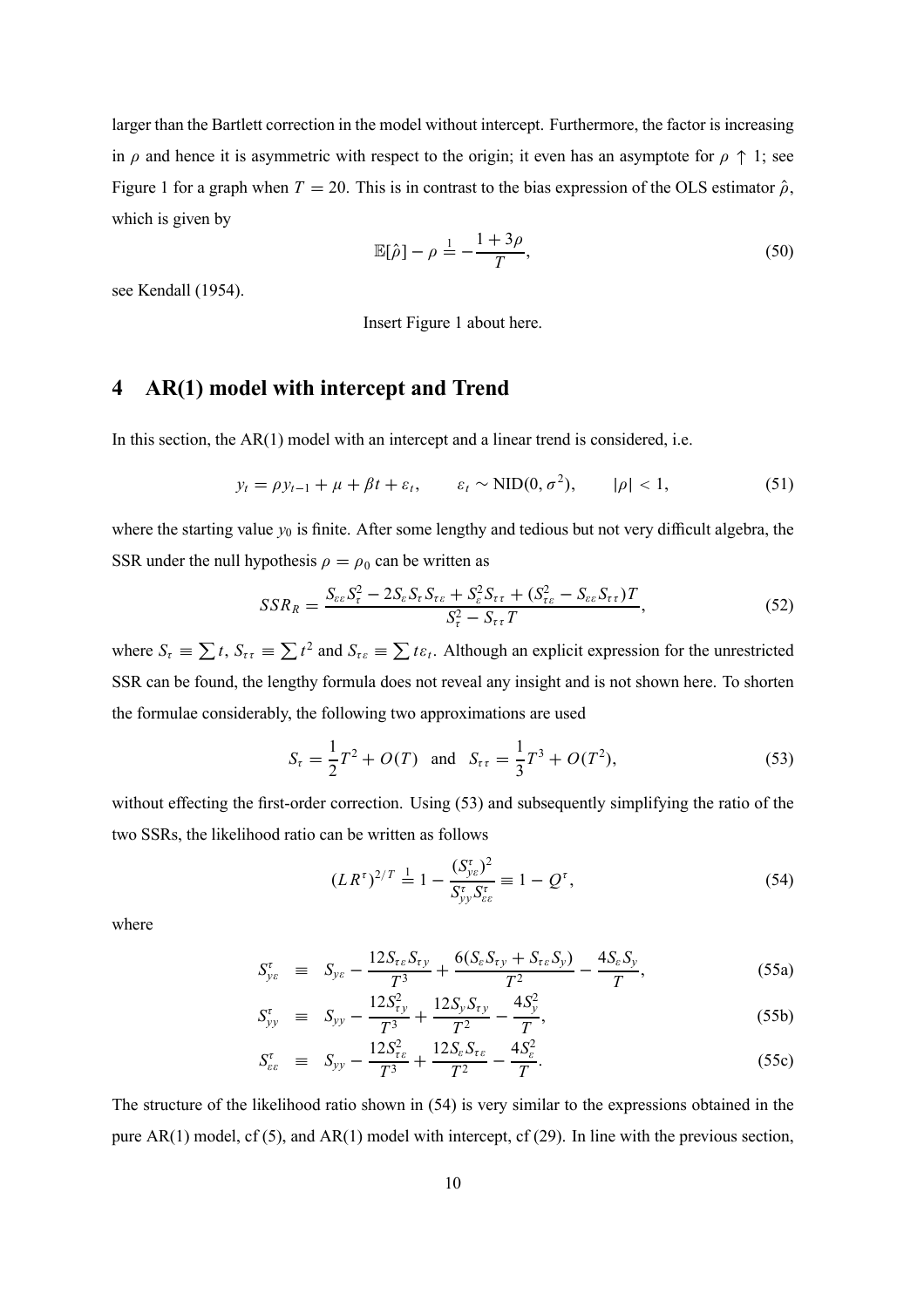the Bartlett correction will be derived under the assumptions  $\mu = \beta = 0$  and  $\sigma^2 = 1$ . In model (51), the expected value of the LR statistic can be decomposed into

$$
\mathbb{E}[-2\log(L R^{\tau})] \stackrel{1}{=} \mathbb{E}[T Q^{\tau}] + \mathbb{E}[\frac{1}{2}T (Q^{\tau})^2].
$$
\n(56)

The right-hand side of (56) consists of two terms of which the latter term can be approximated by

$$
\mathbb{E}\left[\frac{1}{2}T(Q^{\tau})^2\right] \stackrel{1}{=} \frac{3}{2T}.\tag{57}
$$

The first term on the right-hand side of (56) can be further decomposed into the following six components

$$
\mathbb{E}[TQ^{\tau}] = \sum_{i=1}^{6} C_i^{\tau} = \sum_{i=1}^{6} (C_i + D_i^{\tau}).
$$
\n(58)

The coefficients  $D_i^{\tau}$  will be calculated explicitly in the proof of Theorem 3. This theorem gives an expression for the Bartlett factor in the AR(1) model with intercept and trend.

**Theorem 3** *In the stable Gaussian AR(1) model with intercept and linear trend, given in (51), the expectation of the likelihood ratio test for the null hypothesis*  $\rho = \rho_0$  *has the expansion* 

$$
\mathbb{E}[-2\log(L R^{\tau})] \stackrel{1}{=} 1 - \frac{1}{2T} + \frac{4 + 8\rho}{(1 - \rho)T} = 1 + \frac{7 + 17\rho}{2(1 - \rho)}\frac{1}{T}.
$$
\n(59)

**Proof of Theorem 3.** We have to determine the appropriate approximations of the 'additional' components  $D_i^{\tau}$  ( $i = 1, ..., 6$ ) of formula (58). Component  $D_i^{\tau}$  consists of 13 distinct terms,

$$
D_{1}^{\tau} = \frac{1}{\tau^{2}T} \mathbb{E}\left[ \left( S_{ye}^{\tau} \right)^{2} - S_{ye}^{2} \right]
$$
\n
$$
= \frac{144 \mathbb{E}[S_{ee}^{2} S_{ry}^{2}]}{\tau^{2}T^{7}} - \frac{144 \mathbb{E}[S_{e} S_{\tau e} S_{ty}^{2}]}{\tau^{2}T^{6}} - \frac{144 \mathbb{E}[S_{ee}^{2} S_{\tau y} S_{y}]}{\tau^{2}T^{6}} + \frac{36 \mathbb{E}[S_{e}^{2} S_{ry}^{2}]}{\tau^{2}T^{5}} + \frac{168 \mathbb{E}[S_{e} S_{\tau e} S_{\tau y} S_{y}]}{\tau^{2}T^{5}} + \frac{36 \mathbb{E}[S_{ee}^{2} S_{\tau y}^{2}]}{\tau^{2}T^{5}} - \frac{48 \mathbb{E}[S_{e}^{2} S_{\tau y} S_{y}]}{\tau^{2}T^{4}} - \frac{48 \mathbb{E}[S_{e} S_{\tau e} S_{y}^{2}]}{\tau^{2}T^{4}} - \frac{24 \mathbb{E}[S_{\tau e} S_{\tau y} S_{ye}]}{\tau^{2}T^{4}} + \frac{16 \mathbb{E}[S_{e}^{2} S_{y}^{2}]}{\tau^{2}T^{3}} + \frac{12 \mathbb{E}[S_{e} S_{\tau y} S_{ye}]}{\tau^{2}T^{3}} + \frac{12 \mathbb{E}[S_{e} S_{\tau y} S_{ye}]}{\tau^{2}T^{3}} - \frac{8 \mathbb{E}[S_{e} S_{y} S_{ye}]}{\tau^{2}T^{2}},
$$
\n(60)

which are all of order  $T^{-1}$ . To evaluate these terms, we make use of various relationships that exist between expectations involving sums of  $S_{\tau \epsilon}$ ,  $S_{\tau y}$ , etcetera and expectations involving only  $S_{\epsilon}$ ,  $S_{y}$ . For example, we can approximate  $\mathbb{E}[S_{\tau_{\varepsilon}}^2 S_{\tau_{\varepsilon}}^2]$  by  $\frac{1}{9} \mathbb{E}[S_{\varepsilon}^2 S_{\varepsilon}^2] T^4 + O(T^5)$ ; see (C.15) in Appendix C for an overview of such relationships. Using (C.15) and simplifying gives

$$
D_1^{\tau} \stackrel{1}{=} \frac{8\mathbb{E}[S_e^2 S_y^2]}{3\tau^2 T^3} - \frac{4\mathbb{E}[S_e S_y S_{ye}]}{\tau^2 T^2} \stackrel{1}{=} 0,
$$
\n(61)

where the last approximation uses (C.10) and (C.9).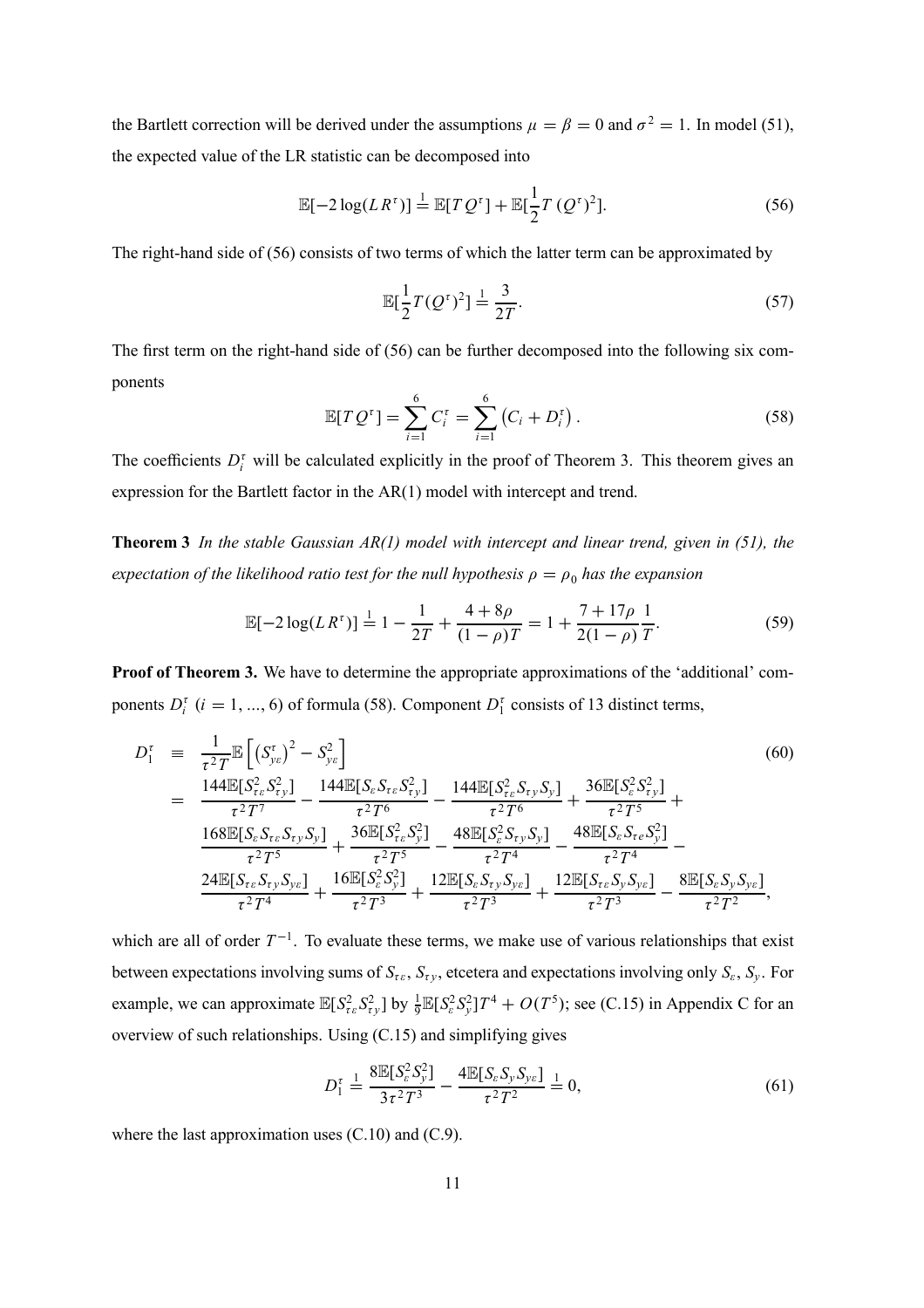The second component  $D_2^{\tau}$  consists of 52 distinct terms of which 26 terms remain after the use of  $T^{-1}S_{\varepsilon\varepsilon} \to 1$ . Only 3 terms make a contribute to the first-order correction, which is given by

$$
D_2^{\tau} = \frac{12 \mathbb{E}[S_{\tau \varepsilon}^2 S_{\nu \varepsilon}^2]}{\tau^2 T^5} - \frac{12 \mathbb{E}[S_{\varepsilon} S_{\tau \varepsilon} S_{\nu \varepsilon}^2]}{\tau^2 T^4} + \frac{4 \mathbb{E}[S_{\varepsilon}^2 S_{\nu \varepsilon}^2]}{\tau^2 T^3}
$$
  

$$
= \frac{2 \mathbb{E}[S_{\varepsilon}^2 S_{\nu \varepsilon}^2]}{\tau^2 T^3} = \frac{2}{T},
$$
 (62)

since  $\mathbb{E}[S_{\tau_{\varepsilon}}^2 S_{\nu_{\varepsilon}}^2] = \frac{1}{3} \mathbb{E}[S_{\varepsilon}^2 S_{\nu_{\varepsilon}}^2] T^2 + O(T^3)$  and  $\mathbb{E}[S_{\varepsilon} S_{\tau_{\varepsilon}} S_{\nu_{\varepsilon}}^2] = \frac{1}{2} \mathbb{E}[S_{\varepsilon}^2 S_{\nu_{\varepsilon}}^2] T + O(T^2)$ .

Expanding  $D_3^{\tau}$  leads to 52 distinct terms of which 29 are of order  $T^{-1}$ . After using the relationships shown in (C.15) and (C.16), only 5 different terms remain

$$
D_3^{\tau} \stackrel{1}{=} -\frac{8\mathbb{E}[S_{\varepsilon}^2 S_{\nu}^2 S_{\nu\nu}]}{3\tau^4 T^4} + \frac{2\mathbb{E}[S_{\nu}^2 S_{\nu\varepsilon}^2]}{\tau^4 T^3} + \frac{4\mathbb{E}[S_{\varepsilon} S_{\nu} S_{\nu\varepsilon} S_{\nu\nu}]}{\tau^4 T^3} + \frac{8\mathbb{E}[S_{\varepsilon}^2 S_{\nu}^2]}{3\tau^2 T^3} - \frac{4\mathbb{E}[S_{\varepsilon} S_{\nu} S_{\nu\varepsilon}]}{\tau^2 T^2}
$$
  
\n
$$
\stackrel{1}{=} -\frac{8\theta^2}{\tau^2 T} + \frac{2\theta^2}{\tau^2 T} + \frac{4(2\theta^2 \tau^2 + 2\rho \theta \tau^4)}{\tau^4 T} + \frac{8\theta^2}{\tau^2 T} - \frac{8\theta^2}{\tau^2 T}
$$
  
\n
$$
\stackrel{1}{=} \frac{2(\theta^2 + 4\rho \theta \tau^2)}{\tau^2 T}.
$$
 (63)

Components  $D_4^{\tau}$  up to  $D_6^{\tau}$  consist of sums of 206, 129 and 129 different terms respectively, although none of them contribute to the first-order expansion. This leads to

$$
D_i^{\tau} = 0 \qquad \text{for } i = 4, 5, 6. \tag{64}
$$

The total additional term is equal to

$$
\sum_{i=1}^{6} D_i^{\tau} \stackrel{1}{=} \frac{2(\theta^2 + \tau^2)}{\tau^2 T} \Big|_{\theta = (1-\rho)^{-1}} = \frac{4 + 8\rho}{(1-\rho)T}.
$$
 (65)

Adding (65) to (18) completes the proof.  $\Box$ 

The Bartlett correction in the AR(1) model with intercept and trend has the same functional form as in the model with only an intercept. As before, the factor is increasing in  $\rho$  and goes to infinity for  $\rho \uparrow 1$ ; see Figure 1 for a graph. For  $\rho > -3/5$ , the correction factor in the model with trend is larger than the factor in the model without a trend. Hence, for this range, the finite-sample problems in the model with trend are expected to be more server than in the model without trend. Using Theorem 1 of Kiviet and Phillips (1993), the estimation bias of the AR(1) coefficient estimator can be shown to be

$$
\mathbb{E}[\hat{\rho}] - \rho \stackrel{1}{=} -\frac{2+4\rho}{T}.\tag{66}
$$

Note that the absolute value of the estimation bias of  $\hat{\rho}$  in the model with trend, which is shown in (66), is uniformly (in  $\rho$ ) larger than the estimation bias in the model without a trend, which is shown in (50).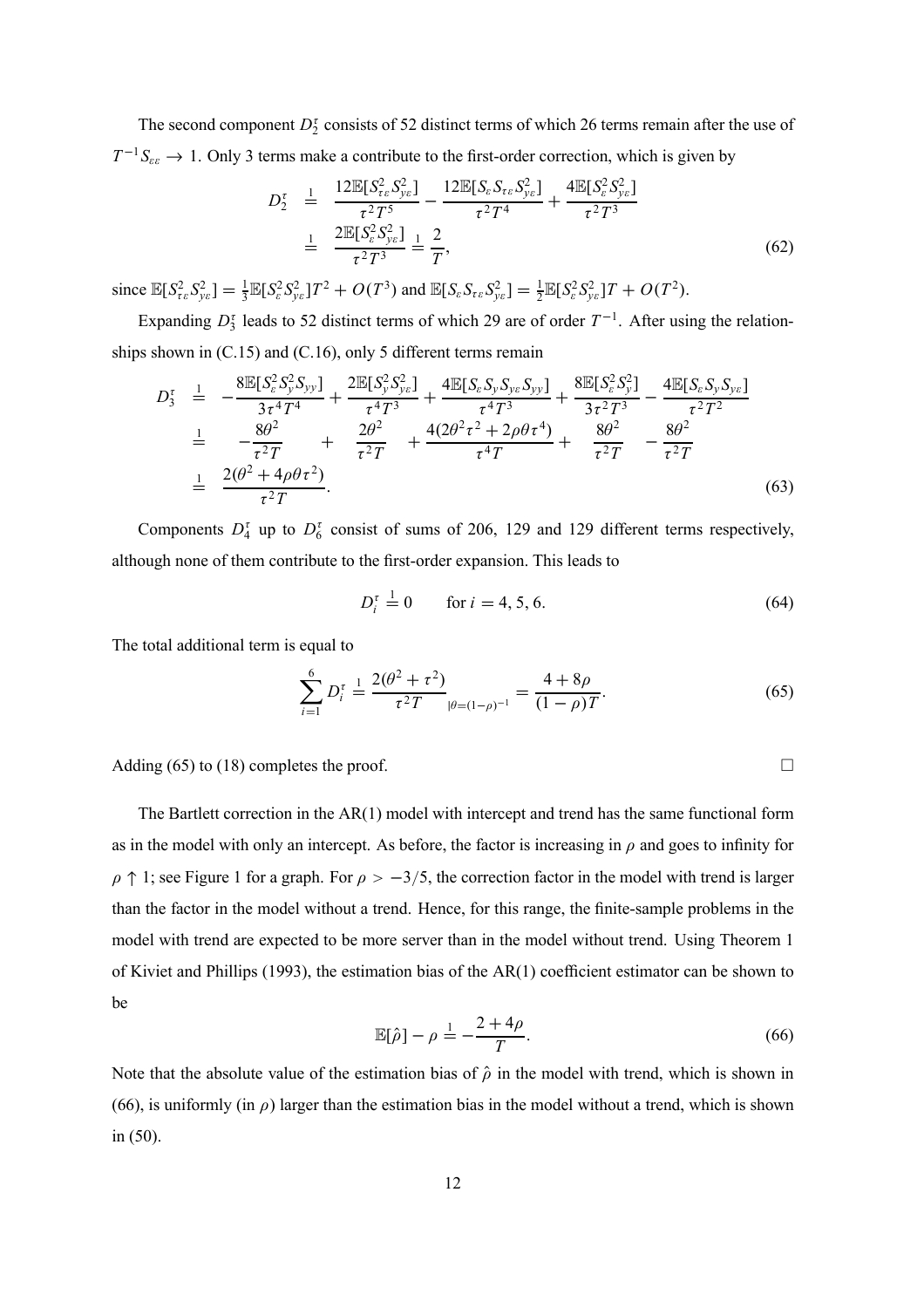## **5 Monte Carlo Results**

To assess the quality of the asymptotic expansions, a small simulation study has been carried out. All the simulations were done on a PC using Matlab.

Observations were generated according to an AR(1) process. All reported results are based on 10<sup>5</sup> replications and four sample sizes were considered:  $T \in \{20, 40, 80, 100\}$ . The AR(1) parameter was taken as  $\rho \in \{-0.99, 0.98, ..., 0.99\}$ . Since the LR statistic is invariant with respect to  $\sigma$  (and  $\mu$  in the model with intercept), we set  $\sigma = 1$  (and  $\mu = 0$ ) without loss of generality. In addition,  $\beta = 0$  in the model with a trend. The starting value was set to the expected value of the stationary distribution, i.e.  $y_0 = 0$ . In this way, the variance of  $y_0$  remains constant as  $\rho$  varies. The simulations were also carried out for  $y_0 \sim \mathcal{N}(0, 1/(1 - \rho^2))$ , which did not change the results significantly. The nominal significance level was taken to be 5%. Results remain qualitatively the same for the 1% and 10% level.

Figure 2 shows the rejection frequencies for the pure  $AR(1)$  model. In this model, the LR test based on the asymptotic  $\chi^2$ -distribution seems to perform reasonably well. Only when  $|\rho|$  is very close to 1, the rejection frequencies rise to around 6.5%. Note that the reject error seems to be an even function of  $\rho$ . Since the Bartlett correction is constant for a given sample size, the whole curve of rejection frequencies is clearly shifted towards the nominal significance level for  $T = 20$ .

#### Insert Figure 2 about here.

Figure 3 shows the rejection frequencies when an intercept is added to the AR(1) model. As expected, the discrepancy between the rejection frequencies and the nominal level is larger than in Figure 2. Furthermore, the reject error is more pronounced for  $\rho$  close to +1 than for  $\rho$  close to -1. The Bartlett correction seems to work well for  $\rho \in (-0.9, 0.7)$  when  $T = 20$ . In case  $T = 100$ , the frequencies are only 1% different from the nominal level for  $\rho < 0.92$ . Since the Bartlett factor tends to infinity for  $\rho \uparrow 1$ , the corrected test becomes very conservative for values of  $\rho$  close to 1.

The rejection frequencies for the AR(1) model with intercept and trend are shown in Figure 4. When  $T = 20$ , the ordinary LR test massively rejects the true null hypothesis for large positive values of  $\rho$  (its empirical size is higher than 20% for  $\rho > 0.7$ ). The Bartlett-corrected LR test, however, becomes very conservative for these parameter values. For  $T = 100$ , the rejection frequencies are within 1 percentage point of the nominal significance level for  $\rho < 0.83$ .

Overall, we conclude that the Bartlett correction works well within a reasonable range of the parameter space. However, the ability to control the size depends critically on the deterministic terms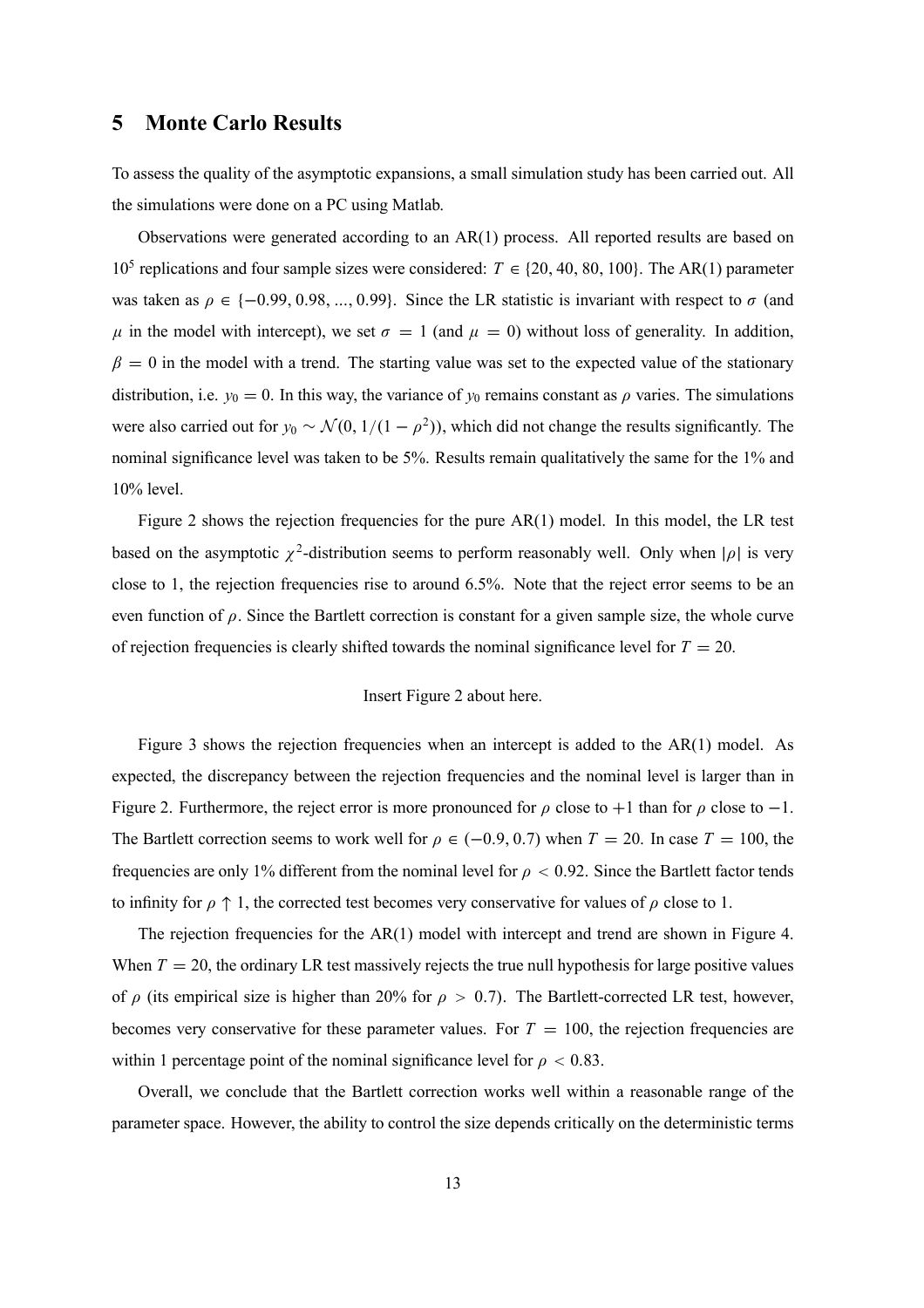included in the estimation model.

Insert Figures 3 and 4 about here.

## **6 Conclusion**

In this paper, the Bartlett correction is derived for testing hypotheses about the autoregressive parameter  $\rho$  in the stable AR(1) model with and without an intercept and linear trend. In case deterministic components are present, it is found that the correction factor is asymmetric in  $\rho$ . Furthermore, the Bartlett correction is monotonic increasing in  $\rho$  and tends to infinity when  $\rho$  approaches the stability boundary of  $+1$ . Hence, the Bartlett factor overcorrects for large positive values of  $\rho$ .

The simulation results indicate that the Bartlett corrections are useful for controlling the size of the LR statistic in the models considered. The empirical size is close to the nominal significance level (only 1 percentage point deviation) for a large part of the parameter space, although the range of the parameter space critically depends upon the deterministic components in the estimation model. Hence, these Bartlett corrections are not the ultimate panacea for the finite-sample problems that exists in autoregressive models.

Since the models analysed in this paper are too simple to be useful in describing many economic time series, allowing for more dynamics seems highly desirable.

# **References**

- Andrews, D. W. K. (1993). Exactly Median-unbiased Estimation of First-order Autoregressive/ Unitroot Models. *Econometrica*, **61**, 139–165.
- Barlett, M. S. (1937). Properties of Sufficiency and Statistical Tests. *Proceedings of the Royal Society of London, Series A*, **160**, 268–282.
- Barndorff-Nielsen, O. E. and P. Hall (1988). On the Level Error After Bartlett Adjustment of the Likelihood Statistics. *Biometrika*, **75**, 374–378.
- Bravo, F. (1999). A Correction Factor for Unit Root Test Statistics. *Econometric Theory*, **15**, 218– 227.
- Cribari-Neto, F. and G. Cordeiro (1996). On Bartlett and Bartlett-type Corrections. *Econometric Reviews*, **15**, 339–367.
- Jensen, J. L. and A. T. A. Wood (1997). On the Non-existence of a Bartlett Correction for Unit Root Tests. *Statistics and Probability Letters*, **35**, 181–187.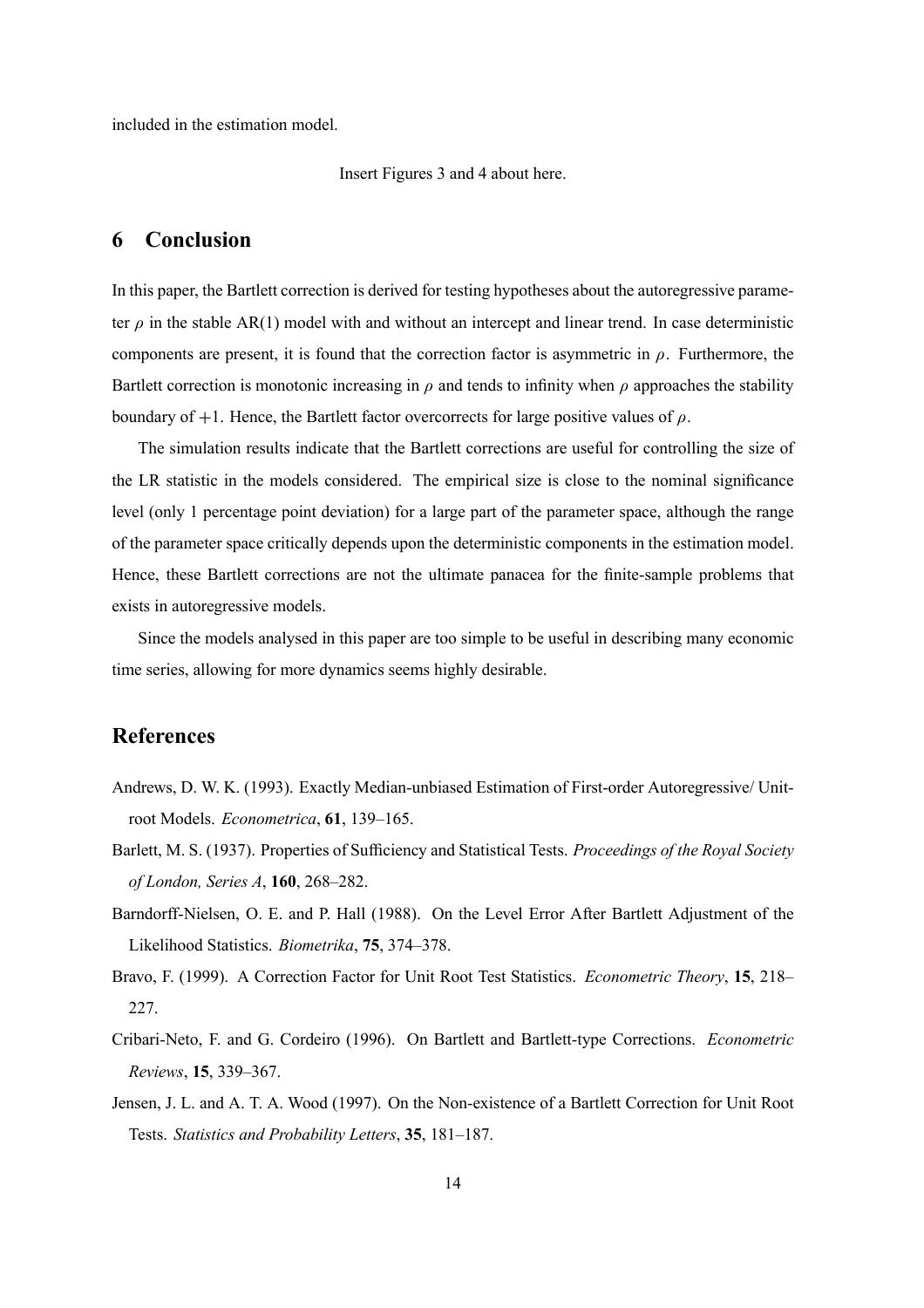- Johansen, S. (2003). A Small Sample Correction of the Dickey-Fuller Test. Preprint 2003, Department of Applied Mathematics and Statistics, University of Copenhagen.
- Kendall, M. G. (1954). Note on the Bias in the Estimation of Auto Correlation. *Biometrika*, **61**, 403–404.
- Kiviet, J. F. and J.-M. Dufour (1997). Exact Tests in Single Equation Autoregressive Distributed Lag Models. *Journal of Econometrics*, **80**, 325–353.
- Kiviet, J. F. and G. D. A. Phillips (1993). Alternative Bias Approximations in Regressions with a Lagged Dependent Variable. *Econometric Theory*, **9**, 62–80.
- Kiviet, J. F. and G. D. A. Phillips (1998). Higher-order Asymptotic Expansions of the Least-squares Estimation Bias in First-order Dynamic Regression Models. Discussion paper TI 96-167/7, Amsterdam: Tinbergen Institute. Revised in October 1998.
- Larsson, R. (1998). Bartlett Corrections For Unit Root Test Statistics. *Journal of Time Series Analysis*, **19**, 425–438.
- Lawley, D. N. (1956). A General Method for Approximating to the Distribution of Likelihood Ratio Criteria. *Biometrika*, **43**, 295–303.
- Magnus, J. R. (1978). The Moments of Products of Quadratic Forms in Normal Variables. *Statistica Neerlandica*, **32**, 201–210.
- Marriot, F. H. C. and J. A. Pope (1954). Bias in the Estimation of Autocorrelations. *Biometrika*, **61**, 393–403.
- Nielsen, B. (1997). Bartlett Correction of the Unit Root Test in Autoregressive Models. *Biometrika*, **84**, 500–504.
- Omtzigt, P. H. (2003). Notes on the Bartlett Correction of AR(1) processes. Unpublished manuscript, European University Institute, Florence.
- Taniguchi, M. (1988). Asymptotic Expansions of the Distribution of Some Test Statistics for Gaussian ARMA Processes. *Journal of Multivariate Analysis*, **27**, 494–511.
- Taniguchi, M. (1991). *Higher Order Asymptotic Theory for Time Series Analysis*. New York: Springer-Verlag.
- Wolfram, S. (1991). *Mathematica: a System for Doing Mathematics by Computer*. Addison-Wesley Publishing Company.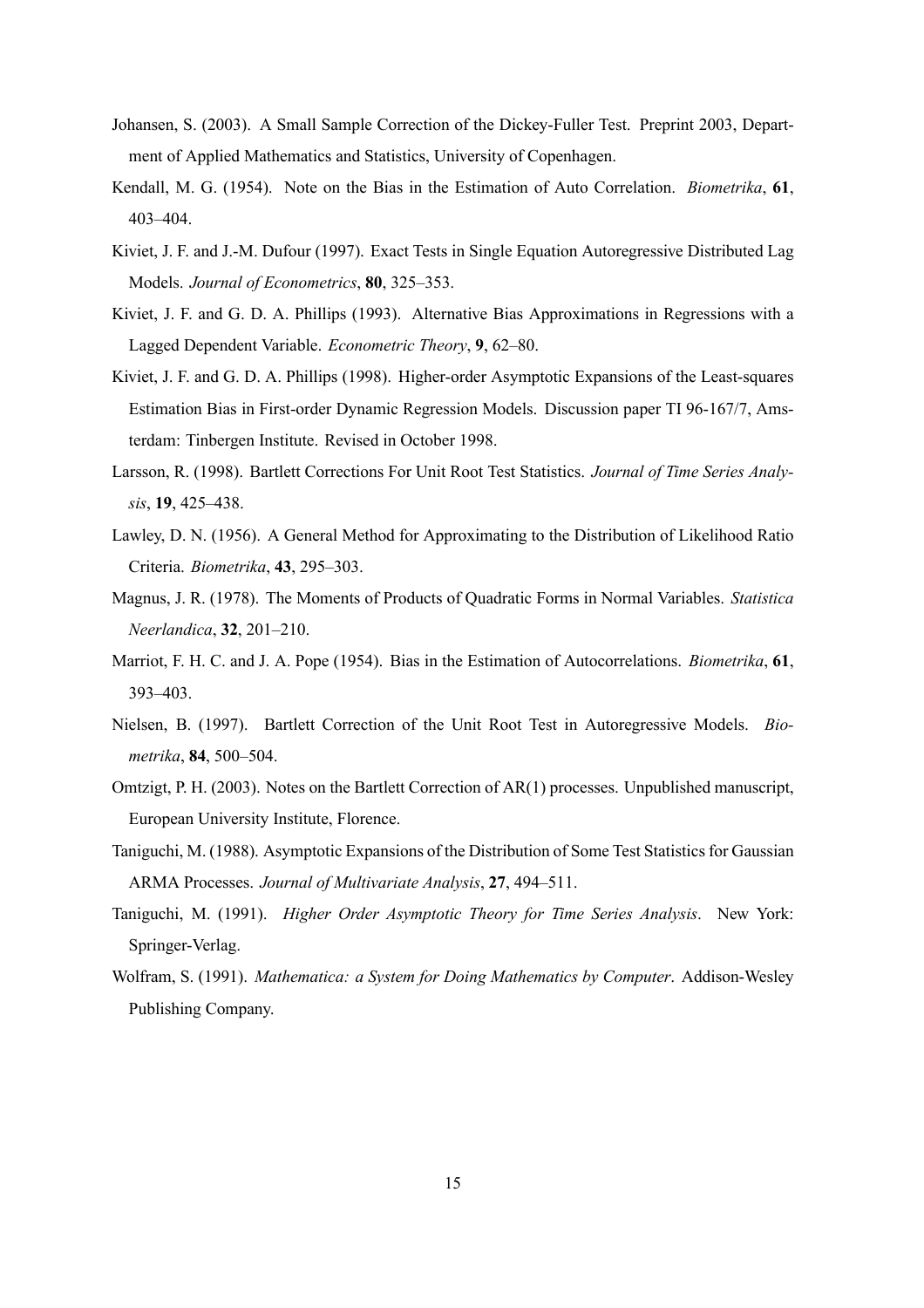## **Appendix A: Some auxiliary results**

Let  $A_1, ..., A_4$  be real *symmetric*  $T \times T$  matrices. In addition, let the  $T \times 1$  random vector  $\varepsilon$  be such  $\varepsilon \sim \mathcal{N}(0, I_T)$ . In a paper by Magnus (1978), the following expressions were derived for the expectations of the form  $\prod_{j=1}^{s} \varepsilon' A_j \varepsilon$  when  $s \leq 4$ :

$$
\mathbb{E}[\prod_{i=1}^{2} \varepsilon' A_{i} \varepsilon] = a_{1} a_{2} + 2 a_{12},
$$
\n(A.1)  
\n
$$
\mathbb{E}[\prod_{i=1}^{3} \varepsilon' A_{i} \varepsilon] = a_{1} a_{2} a_{3} + 2(a_{1} a_{23} + a_{2} a_{13} + a_{3} a_{12}) + 8 a_{123},
$$
\n(A.2)  
\n
$$
\mathbb{E}[\prod_{i=1}^{4} \varepsilon' A_{i} \varepsilon] = a_{1} a_{2} a_{3} a_{4} + 8(a_{1} a_{234} + a_{2} a_{134} + a_{3} a_{124} + a_{4} a_{123}),
$$
\n
$$
+ 4(a_{12} a_{34} + a_{13} a_{24} + a_{14} a_{23}) + 16(a_{1234} + a_{1243} + a_{1324})
$$
\n
$$
+ 2(a_{1} a_{2} a_{34} + a_{1} a_{3} a_{24} + a_{1} a_{4} a_{23} + a_{2} a_{3} a_{14} + a_{2} a_{4} a_{13} + a_{3} a_{4} a_{12}),
$$
\n(A.3)

where  $a_i = Tr(A_i)$ ,  $a_{ij} = Tr(A_i A_j)$ ,  $a_{ijl} = Tr(A_i A_j A_l)$ ,  $a_{ijkl} = Tr(A_i A_j A_l A_k)$  and  $Tr(\cdot)$  denotes the trace operator.

# **Appendix B: Some intermediate results**

In calculating the various terms, it will be convenient to write the expectations in vector-form. Hence, define

$$
\varepsilon=(\varepsilon_1,...,\varepsilon_T)'
$$

and

$$
y_{-1} = (y_0, ..., y_{T-1})'
$$
 and  $y = (y_1, ..., y_T)'$ ,

so that  $S_{\varepsilon\varepsilon} = \varepsilon' \varepsilon$ ,  $S_{\varepsilon\varepsilon} = \varepsilon' y_{-1}$  and  $S_{\varepsilon y} = y'_{-1} y_{-1}$ . In matrix notation, the pure AR(1) model can be written as  $y = \rho y_{-1} + \varepsilon$ . To express  $y_{-1}$  in terms of the innovations, define the  $T \times T$  matrix and  $T \times 1$  vector

$$
C = \begin{bmatrix} 0 & 0 & \cdots & & \cdots & 0 \\ 1 & 0 & & & & \\ \rho & 1 & 0 & & & \\ \rho^2 & \rho & 1 & 0 & & \\ \vdots & & & \ddots & \ddots & \vdots \\ \rho^{T-2} & \cdots & \rho^2 & \rho & 1 & 0 \end{bmatrix} \quad \text{and} \quad F = \begin{bmatrix} 1 \\ \rho \\ \rho^2 \\ \vdots \\ \rho^{T-1} \end{bmatrix}.
$$

The vector *y*−<sup>1</sup> may be decomposed as

$$
y_{-1} = C\varepsilon + F y_0. \tag{B.1}
$$

Although the second-order estimation bias is likely to involve the starting value  $y_0$ , see for instance Kiviet and Phillips (1998) for the ARX(1) model with fixed regressors, the first-order bias does not depend on  $y_0$  (provided that  $y_0$  is finite). Hence, we shall ignore  $y_0$  in the remainder of the analysis and we simply have that  $y_{-1} = C \varepsilon$ .

Even though the following trace results can be obtained by using the properties of geometric series, we have used the computer algebra system Mathematica $\odot$  4.0 for computation; see Wolfram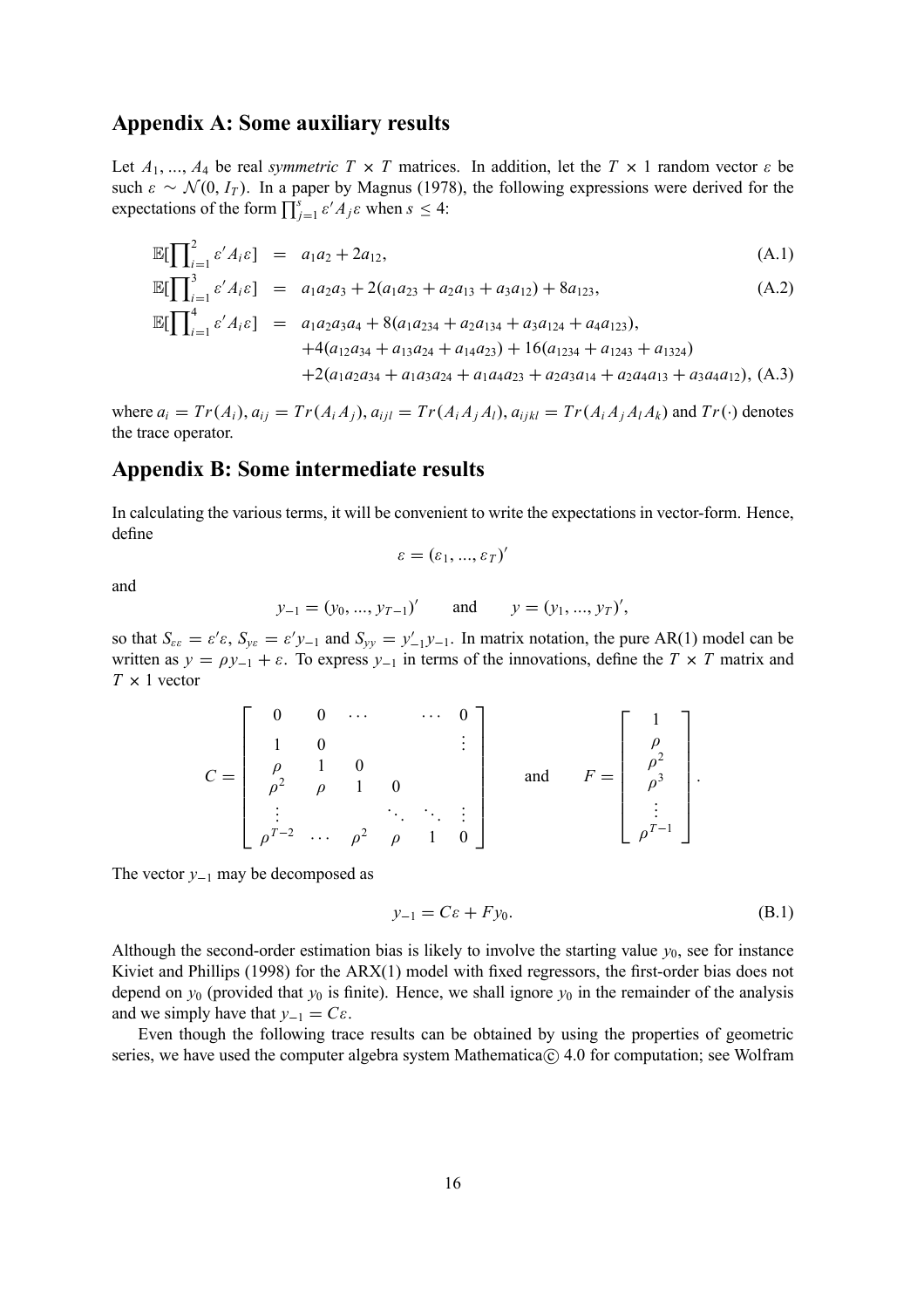(1991).

$$
Tr(CC') = \sum_{j=0}^{T-2} \sum_{i=0}^{j} \rho^{2i}
$$
  
= 
$$
\sum_{j=0}^{T-2} \frac{1 - \rho^{2(j+1)}}{1 - \rho^2} = \frac{(1 - \rho^2)T + \rho^{2T} - 1}{(1 - \rho^2)^2}
$$
  
= 
$$
\frac{1}{1 - \rho^2}T = \tau^2 T,
$$
 (B.2)

where  $\tau^2 \equiv (1 - \rho^2)^{-1}$  and  $\equiv$  indicates that terms of order  $O(T^0)$  or smaller are neglected. Note that the results in Appendix A only apply to symmetric matrices. Hence, let  $A = (C + C')/2$ . Using (B.2), we find

$$
Tr(AA) = \frac{1}{4} [Tr(CC) + Tr(CC') + Tr(C'C) + Tr(C'C')]
$$
  
= 
$$
\frac{1}{2} Tr(CC') = \frac{1}{2} \tau^2 T,
$$
 (B.3)

since  $Tr(CC) = Tr(C'C') = 0$  and  $Tr(CC) = Tr(C'C)$ .

$$
Tr(AAC'C) = \frac{1}{4} [Tr(CCC'C) + Tr(CC'C'C) + Tr(C'C'C') + Tr(C'C'C'C')]
$$
  
= 
$$
\frac{1}{4} [2\rho^2 + 2(1+\rho^2)] \tau^6 T = \frac{1}{2} (1+2\rho^2) \tau^6 T,
$$
 (B.4)

since

$$
Tr(CC'C') = Tr(C'C'C') = \rho^2 \tau^6 T,
$$
  

$$
Tr(CC'C') = Tr(C'C'C') = (1 + \rho^2) \tau^6 T.
$$

Furthermore,

$$
Tr(AC'C) = \frac{1}{2}Tr(CC'C) + \frac{1}{2}Tr(C'C'C)
$$
  
=  $\rho \tau^4 T,$  (B.5)

since  $Tr(CC'C) = Tr(C'C'C) = \rho \tau^4 T$ .

For the AR(1) model with intercept, the following results are interesting

$$
Tr(Au'C) = Tr(C'u'C) = Tr(u'AA) = \theta^2 T,
$$
 (B.6)

$$
Tr(C'u'Cu') = \theta^2 T^2,
$$
\n(B.7)

where  $\theta^2 \equiv (1 - \rho)^{-2}$  and  $\equiv$  indicates that terms of order  $O(T^1)$  or smaller are neglected Finally,

$$
Tr(AAC'u'C) = Tr(u'CAC'A) = \theta^4T.
$$
 (B.8)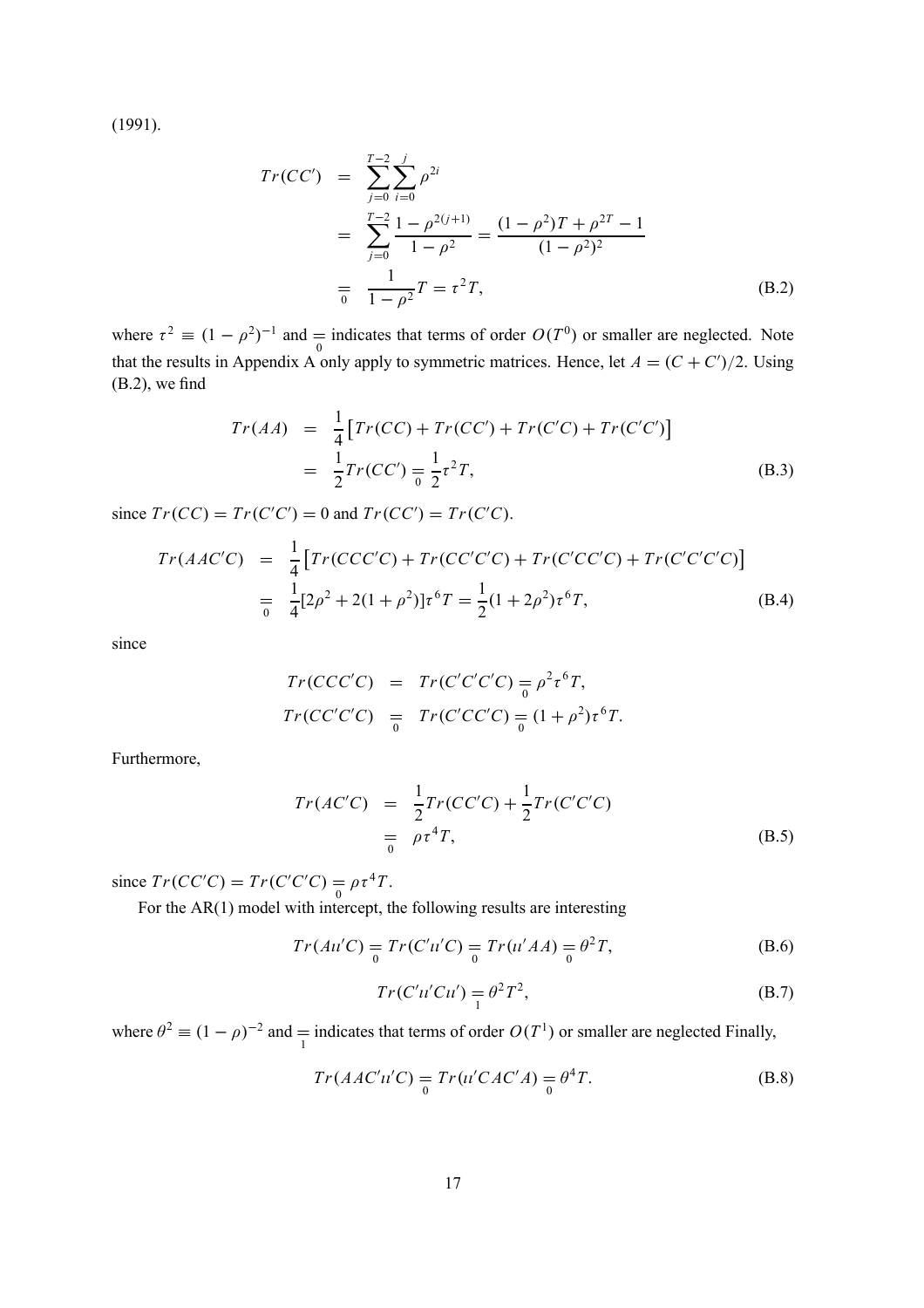# **Appendix C: Some expectations**

We are interested in calculating expectations such as

$$
\mathbb{E}[S_{ye}^2] = \mathbb{E}[\varepsilon' C \varepsilon \varepsilon' C \varepsilon]. \tag{C.1}
$$

To apply the results of Magnus (1978) as reproduced in Appendix A, define  $A = (C + C')/2$ . For quadratic forms, it is well known that  $\varepsilon' C \varepsilon = \varepsilon' A \varepsilon$ . From (A.1) using  $A_1 = A_2 = A$ , we get

$$
\mathbb{E}[\varepsilon' C \varepsilon \varepsilon' C \varepsilon] = \mathbb{E}[\varepsilon' A \varepsilon \varepsilon' A \varepsilon] = Tr(A)^2 + 2Tr(AA). \tag{C.2}
$$

Note that  $Tr(A) = 0$ , since all elements on the diagonal are zero. Using result (B.3), we finally get the desired first-order approximation

$$
\mathbb{E}[S_{\mathcal{Y}\varepsilon}^2] = \frac{1}{\tau^2 T} Tr(CC') = \tau^2 T,
$$
\n(C.3)

where  $\frac{1}{0}$  indicates that terms of order  $O(T^0)$  or smaller are neglected. Again using (B.3), it follows that

$$
\mathbb{E}\left[S_{ye}^2 S_{ee}\right] = E\left[e'A\epsilon e'A\epsilon e'I\epsilon\right]
$$
  
=  $2Tr(I)Tr(AA) + 8Tr(AA) = \tau^2 T^2 + 4\tau^2 T.$  (C.4)

With the use of  $(B.2)$  to  $(B.4)$ , we find

$$
\mathbb{E}\left[S_{ye}^{2}S_{yy}\right] = \mathbb{E}\left[e'A\varepsilon e'A\varepsilon e'C'C\varepsilon\right]
$$
  
\n
$$
= 2Tr(C'C)Tr(AA) + 8Tr(AAC'C)
$$
  
\n
$$
= \tau^{4}T^{2} + 4(1+2\rho^{2})\tau^{6}T.
$$
 (C.5)

Application of  $(A.3)$  and  $(B.2)$  to  $(B.4)$  shows that

$$
\mathbb{E}[S_{ye}^2 S_{yy} S_{ee}] = \mathbb{E}[e'A\epsilon e'A\epsilon e'C'C\epsilon e'I\epsilon]
$$
  
\n
$$
= 8 \left[ Tr(C'C)Tr(AA) + Tr(I)Tr(AAC'C) \right] + 4 Tr(AA)Tr(C'C) + 2 Tr(C'C)Tr(I)Tr(AA) + 3 \cdot 8 Tr(AAC'C)
$$
  
\n
$$
= \tau^4 T^3 + (6\tau^4 + 4(1+2\rho^2)\tau^6)T^2.
$$
 (C.6)

By applying (A.3) and using (B.3), we get

$$
\mathbb{E}[S_{ye}^2 S_{ee}^2] = \mathbb{E}[e' A \varepsilon e' A \varepsilon' I \varepsilon e' I \varepsilon]
$$
  
= 2 \cdot 8 \ Tr(I) Tr(AA) + 4 Tr(AA) Tr(I) + 2 Tr(I)<sup>2</sup> Tr(AA) + 3 \cdot 8 Tr(AA)  
= 8\tau<sup>2</sup> T<sup>2</sup> + 2\tau<sup>2</sup> T<sup>2</sup> + \tau<sup>2</sup> T<sup>3</sup> + 12\tau<sup>2</sup> T = \tau<sup>2</sup> T<sup>3</sup> + 10\tau<sup>2</sup> T<sup>2</sup>. (C.7)

For the component  $C_6$ , we need

$$
\mathbb{E}[S_{ye}^2 S_{yy}^2] = \mathbb{E}[\varepsilon' A \varepsilon \varepsilon' A \varepsilon \varepsilon' C' C \varepsilon \varepsilon' C' C \varepsilon]
$$
  
\n= 2 \cdot 8 \ Tr(C'C) Tr(AAC'C) + 4[Tr(AA)tr(C'CC'C) + 2Tr(AC'C)^2] +  
\n2Tr(C'C)^2 Tr(AA) + 16[2Tr(AAC'CC'C) + Tr(AC'CAC'C)]  
\n= 8(1 + 2\rho^2)\tau^8 T^2 + 4[\frac{1}{2}(1 + \rho^2)\tau^8 T^2 + 2\rho^2\tau^8 T^2] + \tau^6 T^3 + O(T)  
\n= \tau^6 T^3 + 2(5 + 13\rho^2)\tau^8 T^2, (C.8)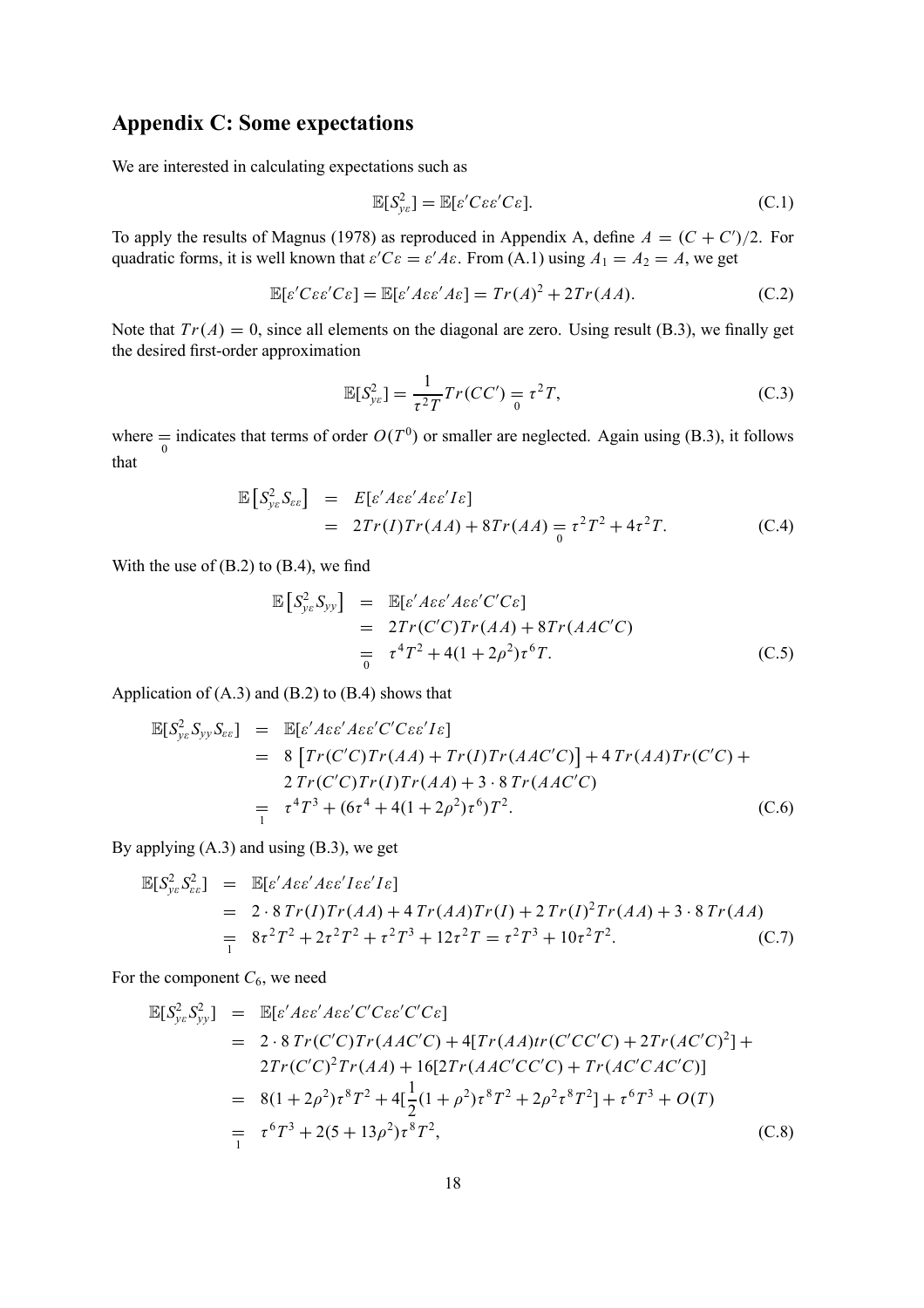#### since  $Tr(AAC^{\prime}CC^{\prime}C)$  and  $Tr(AC^{\prime}CAC^{\prime}C)$  are only of order  $O(T)$ .

Using  $(B.6)$  and  $(B.7)$ , we get

$$
\mathbb{E}[S_{ye}S_{\varepsilon}S_{y}] = \mathbb{E}[\varepsilon' A\varepsilon \varepsilon' u' C \varepsilon] = 2Tr(Au'C) = 2\theta^2 T,
$$
 (C.9)

$$
\mathbb{E}[S_{\varepsilon}^{2}S_{y}^{2}] = \mathbb{E}[\varepsilon'u'\varepsilon\varepsilon'C'u'C\varepsilon]
$$
  
=  $Tr(C'u'C)Tr(u') + 2Tr(C'u'Cu') = 3\theta^{2}T^{2}$ , (C.10)

$$
\mathbb{E}[S_{\varepsilon}^{2}S_{\gamma\varepsilon}^{2}] = E[\varepsilon'u'\varepsilon\varepsilon' A\varepsilon\varepsilon' A\varepsilon]
$$
  
\n
$$
= 2Tr(u')Tr(AA) + 8Tr(u'AA)
$$
  
\n
$$
= 2T\frac{1}{2}\tau^{2}T + 8\theta^{2}T = \tau^{2}T^{2}.
$$
 (C.11)

For approximating  $D_3^c$ , we have to determine the following three expectations

$$
\mathbb{E}[S_{ye}^2 S_y^2] = \mathbb{E}[\varepsilon' A \varepsilon \varepsilon' A \varepsilon \varepsilon' C'u'C \varepsilon]
$$
  
= 
$$
2Tr(C'u'C)Tr(AA) + 8Tr(AAC'u'C)
$$
  
= 
$$
2\theta^2 T \frac{1}{2}\tau^2 T + 8\theta^4 T = \theta^2 \tau^2 T^2,
$$
 (C.12)

$$
\mathbb{E}[S_{\varepsilon}S_{y\varepsilon}S_{y}S_{yy}] = E[\varepsilon'u'C\varepsilon'A\varepsilon\varepsilon'C'C\varepsilon]
$$
  
\n
$$
= 2[Tr(u'C)Tr(AC'C) + Tr(C'C)Tr(u'CA)] + 8Tr(u'CAC'A)
$$
  
\n
$$
= 2[\theta T\tau^4\rho T + \tau^2T\theta^2T] + 8\theta^4T = (2\theta^2\tau^2 + 2\rho\theta\tau^4)T^2,
$$
 (C.13)

$$
\mathbb{E}[S_{\varepsilon}S_{y}S_{y\varepsilon}] = E[\varepsilon'u'C\varepsilon\varepsilon' A\varepsilon] = 2Tr(u'CA) = 2\theta^{2}T.
$$
 (C.14)

For approximating  $D_1^{\tau}$  and  $D_3^{\tau}$ , we the following relationships are useful

$$
\mathbb{E}[S_{\tau_{\varepsilon}}^{2} S_{\tau_{\varepsilon}}^{2} S_{\chi}] = \frac{1}{9} \mathbb{E}[S_{\varepsilon}^{2} S_{\varepsilon}^{2} S_{\chi}] T^{4}, \tag{C.15a}
$$

$$
\mathbb{E}[S_{\varepsilon}S_{\tau\varepsilon}S_{\tau y}^2S_{\chi}] = \mathbb{E}[S_{\tau\varepsilon}^2S_{\tau y}S_{y}S_{\chi}] = \frac{1}{4}\mathbb{E}[S_{\varepsilon}^2S_{y}^2S_{\chi}]T^3,
$$
\n(C.15b)

$$
\mathbb{E}[S_{\varepsilon}^2 S_{\varepsilon y}^2 S_{\chi}] = \mathbb{E}[S_{\varepsilon \varepsilon}^2 S_{\varepsilon y}^2 S_{\chi}] = \mathbb{E}[S_{\varepsilon} S_{\varepsilon \varepsilon} S_{\varepsilon y} S_{y} S_{\chi}] = \frac{5}{3} \mathbb{E}[S_{\varepsilon}^2 S_{\varepsilon}^2 S_{\chi}^2] T^2, \qquad (C.15c)
$$

$$
\mathbb{E}[S_{\varepsilon}^2 S_{\tau y} S_y S_\chi] = \mathbb{E}[S_{\varepsilon} S_{\tau \varepsilon} S_y^2 S_\chi] = \frac{1}{2} \mathbb{E}[S_{\varepsilon}^2 S_y^2 S_\chi] T,
$$
\n(C.15d)

$$
\mathbb{E}[S_{\tau\varepsilon}S_{\tau y}S_{y\varepsilon}S_{\chi}] = \frac{1}{2} \mathbb{E}[S_{\varepsilon}S_{y}S_{y\varepsilon}S_{\chi}]T^{2}, \qquad (C.15e)
$$

$$
\mathbb{E}[S_{\varepsilon} S_{\tau y} S_{y \varepsilon} S_{\chi}] = \mathbb{E}[S_{\tau \varepsilon} S_{y} S_{y \varepsilon} S_{\chi}] = \frac{1}{2} \mathbb{E}[S_{\varepsilon} S_{y} S_{y \varepsilon} S_{\chi}]T, \tag{C.15f}
$$

where  $S_\chi \in \{1, \tau^{-2}T^{-1}S_{yy}\}\$ . The coefficients  $\frac{1}{2}, \frac{1}{3}, \frac{1}{6} = \frac{1}{2}$  $\frac{1}{3}$  and  $\frac{1}{9} = \left(\frac{1}{3}\right)^2$  are recognizable as (combinations of) the leading coefficients in the approximations  $\sum t \approx \frac{1}{2}T^2$  and  $\sum t^2 \approx \frac{1}{3}T^3$ . The coefficient  $\frac{5}{18}$  in (C.15c), however, is somewhat unexpected. Hence, we shall derive this relationship explicitly.

$$
\mathbb{E}[S_{\varepsilon}^2 S_{\tau y}^2] = \mathbb{E}[\varepsilon' u' \varepsilon \varepsilon' C' \pi \pi' C \varepsilon]
$$
  
=  $tr(u') tr(C' \pi \pi' C) + 2tr(u' C' \pi \pi' C)$   
=  $T \cdot \frac{1}{3} \theta^2 T^3 + 2 \cdot \frac{1}{4} \theta^2 T^4 = \frac{5}{6} \theta^2 T^4$ ,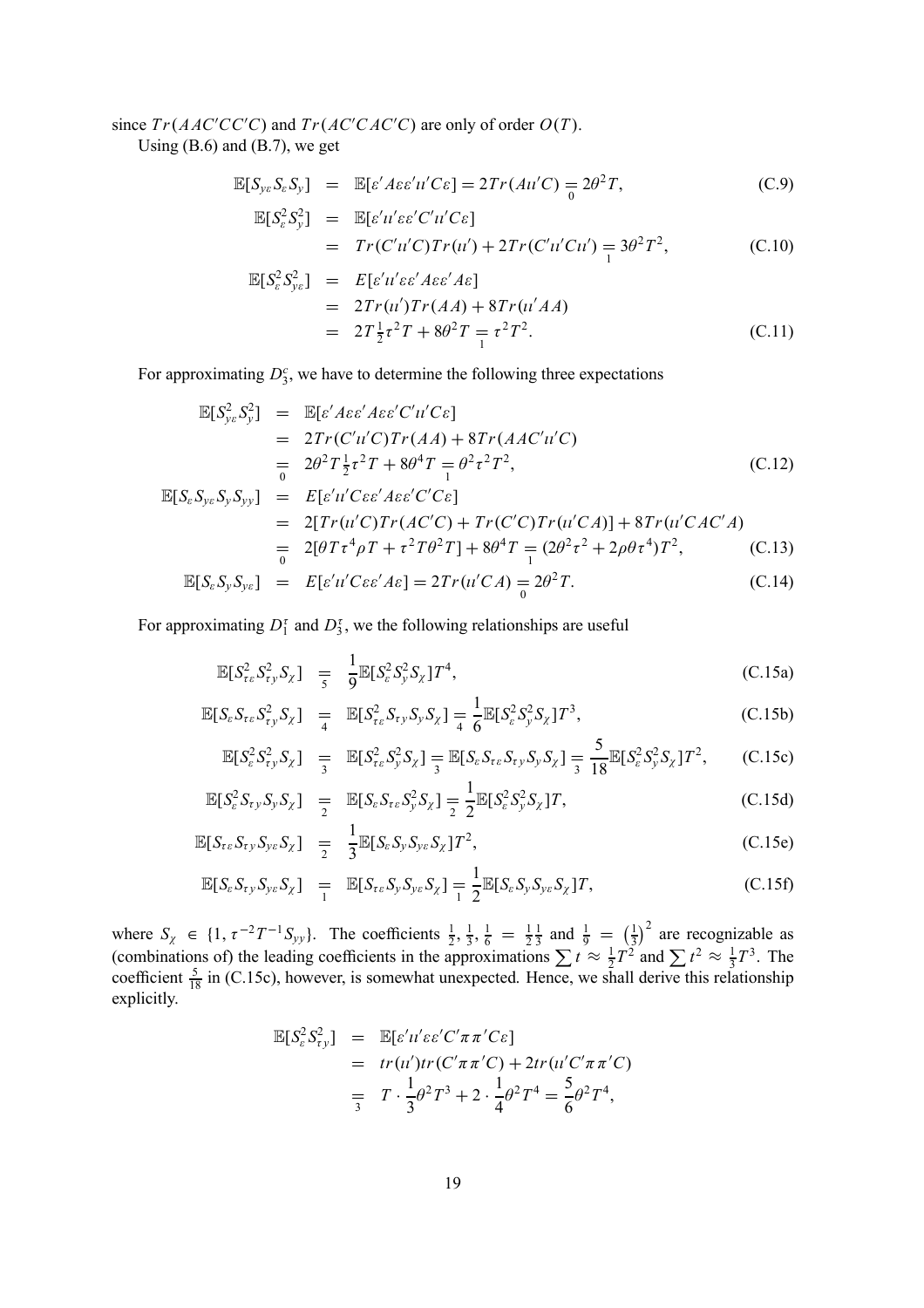where  $\pi' = (1, 2, ..., T)$ . Due to (C.10), we thus have that  $\mathbb{E}[S_e^2 S_{\tau y}^2] = \frac{5}{3.6} \mathbb{E}[S_e^2 S_y^2] T^2 + O(T^3)$ . The following additional relationships are useful for approximating  $D_3^{\tau}$ 

$$
\mathbb{E}[S_{\tau y}^2 S_{\gamma e}^2] = \frac{1}{3} \mathbb{E}[S_{\gamma}^2 S_{\gamma e}^2] T^2, \tag{C.16a}
$$

$$
\mathbb{E}[S_{\tau y}S_{y}S_{y\epsilon}^2] = \frac{1}{2} \mathbb{E}[S_{y}^2 S_{y\epsilon}^2]T. \tag{C.16b}
$$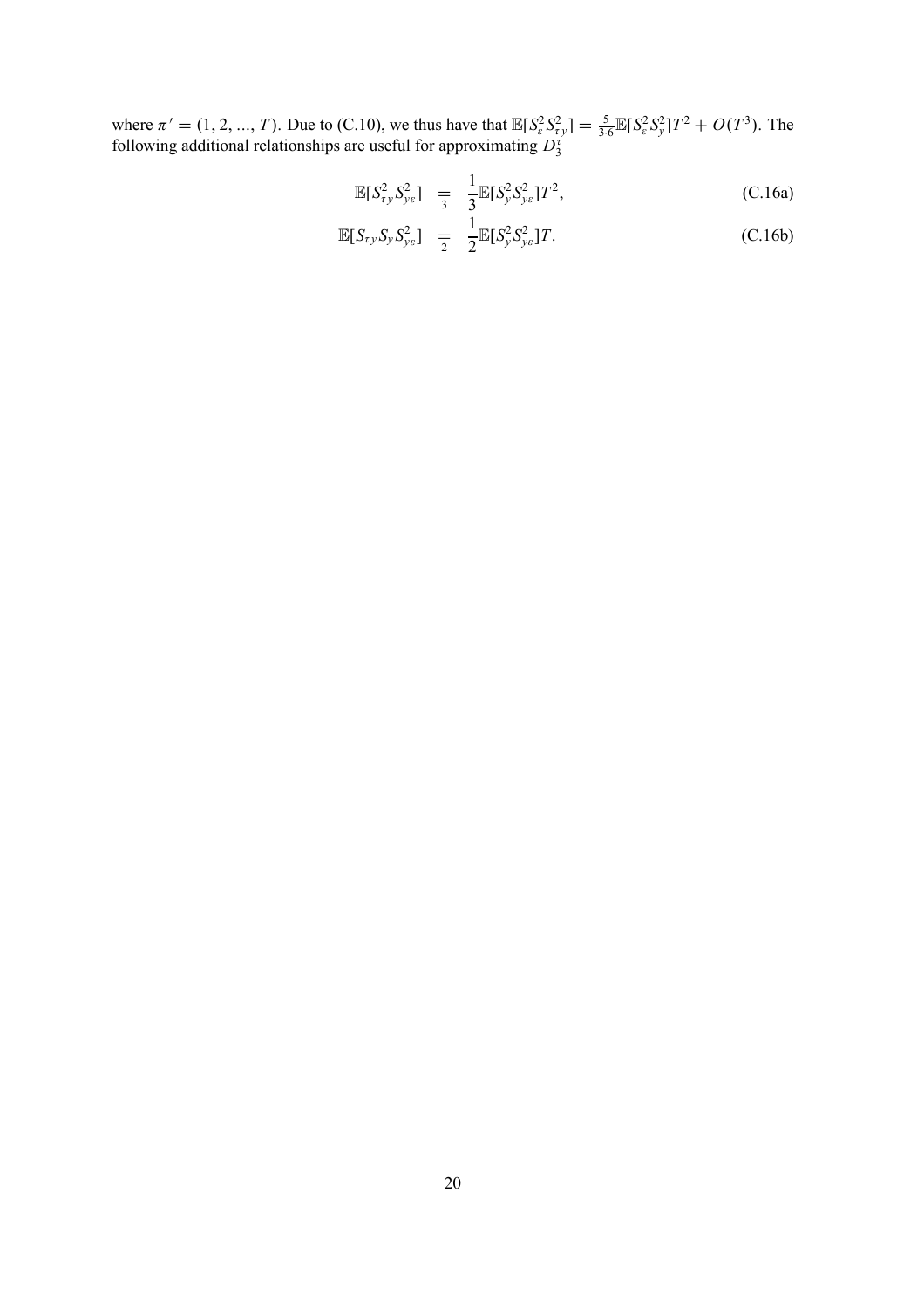

Figure 1: The Bartlett correction factor for the AR(1) model with intercept (and trend).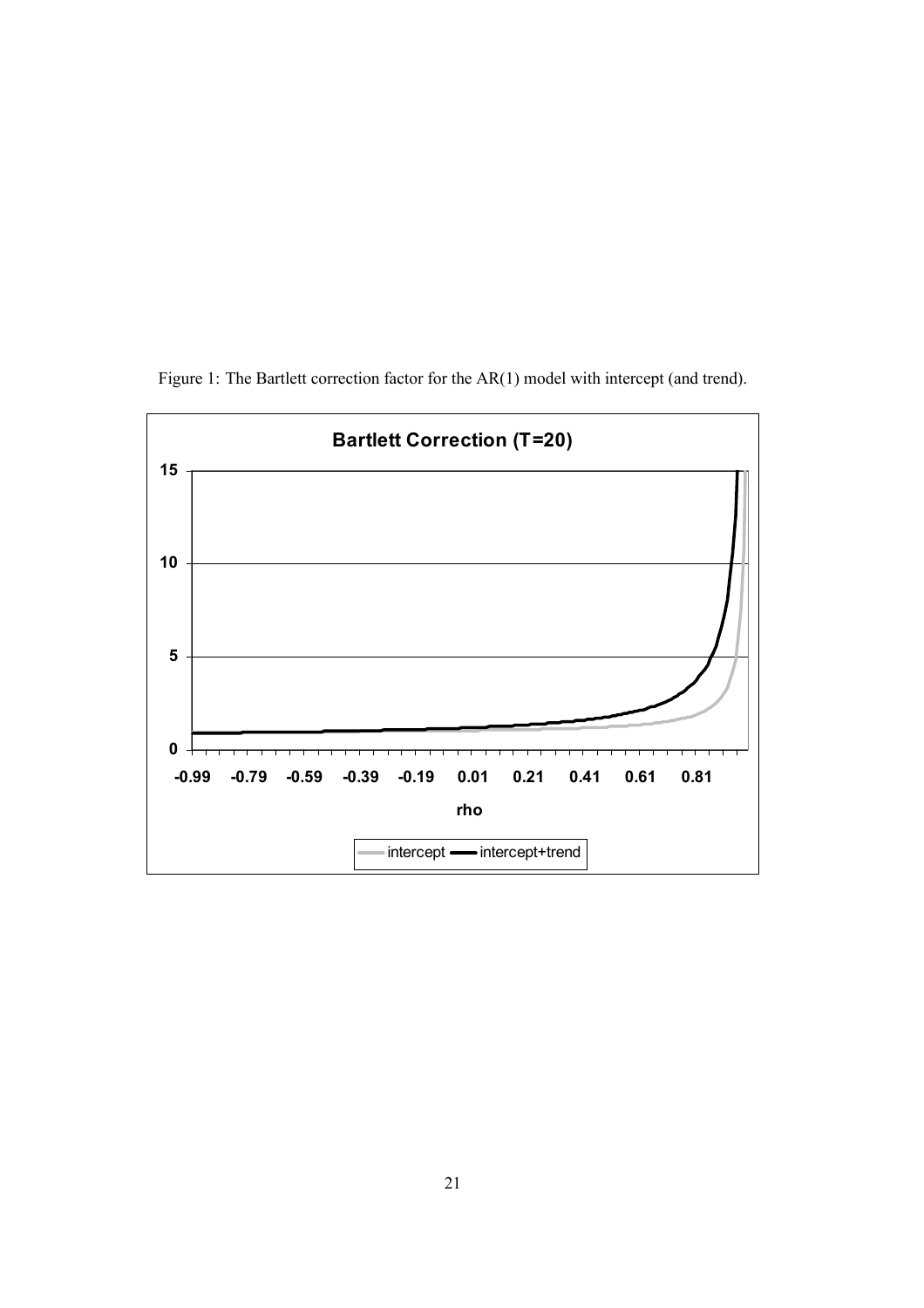Figure 2: Rejection frequencies in the pure AR(1) model:  $y_t = \rho y_{t-1} + \varepsilon_t$ . The (gray) LR line is based on the asymptotic  $\chi^2$ -distribution, while the (black) LR\* line is based on the Bartlett corrected critical values.

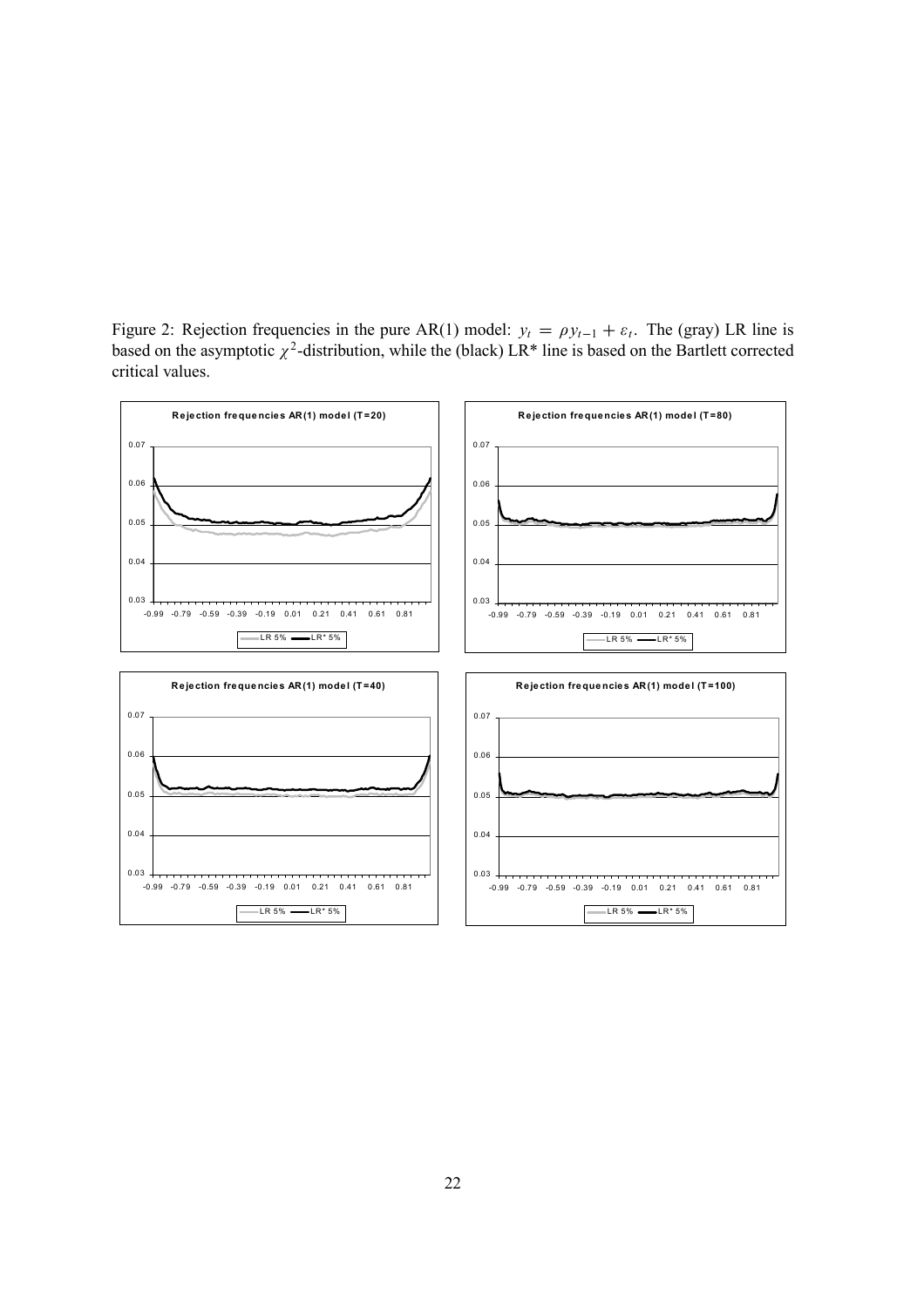Figure 3: Rejection frequencies in the AR(1) model with intercept:  $y_t = \rho y_{t-1} + \mu + \varepsilon_t$ . The (gray) LR line is based on the asymptotic  $\chi^2$ -distribution, while the (black) LR\* line is based on the Bartlett corrected critical values.